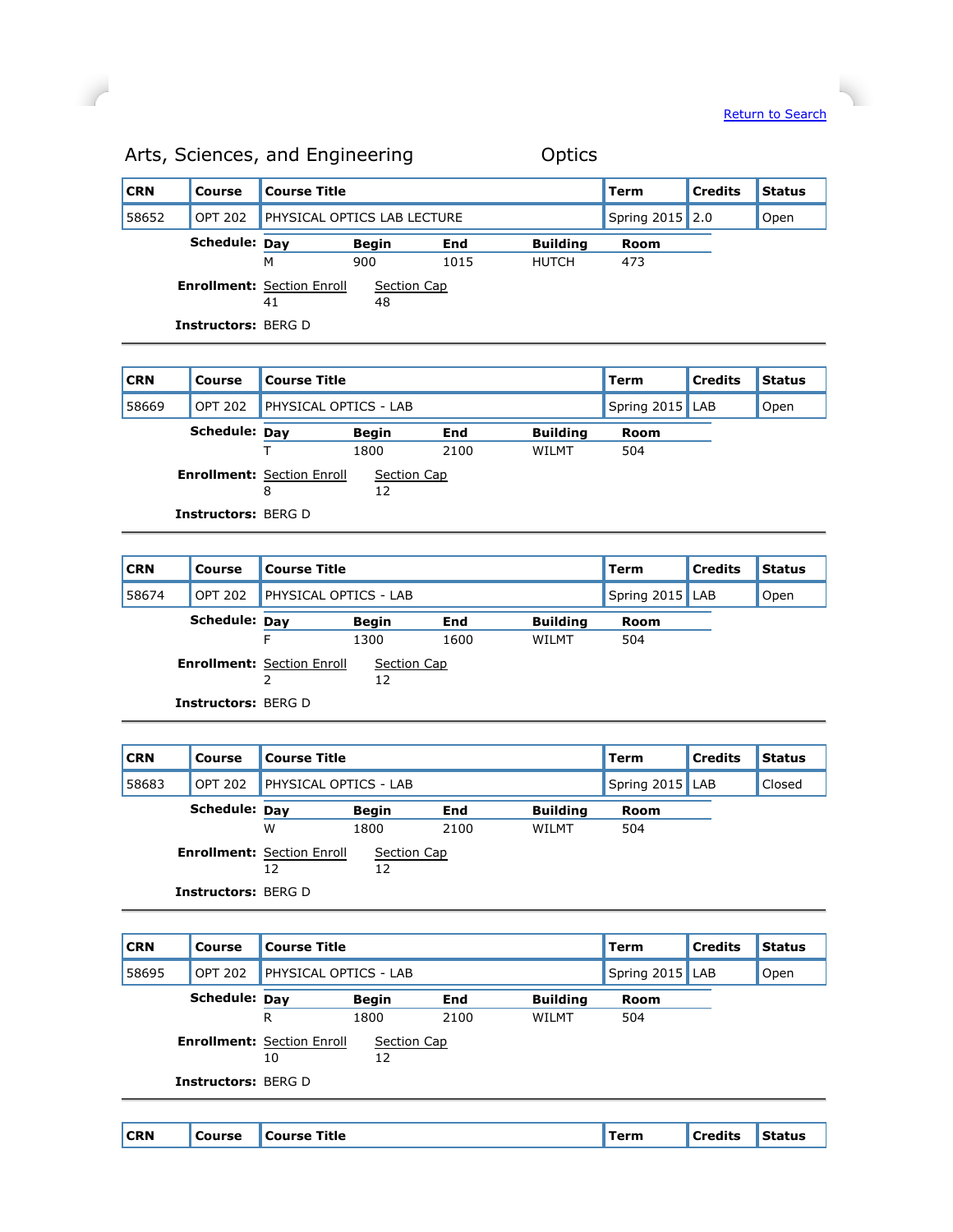| 58704 | <b>OPT 202</b>             | <b>PHYSICAL OPTICS - LAB</b>           |                   |      |                 | Spring 2015 LAB | Open |
|-------|----------------------------|----------------------------------------|-------------------|------|-----------------|-----------------|------|
|       | Schedule: Day              |                                        | <b>Begin</b>      | End  | <b>Building</b> | Room            |      |
|       |                            |                                        | 900               | 1200 | WILMT           | 504             |      |
|       |                            | <b>Enrollment: Section Enroll</b><br>8 | Section Cap<br>12 |      |                 |                 |      |
|       | <b>Instructors: BERG D</b> |                                        |                   |      |                 |                 |      |

| <b>CRN</b> | Course         | <b>Course Title</b>                     |                            |     |                 | Term            | <b>Credits</b> | <b>Status</b> |
|------------|----------------|-----------------------------------------|----------------------------|-----|-----------------|-----------------|----------------|---------------|
| 58710      | <b>OPT 204</b> |                                         | SOURCES/DETECTORS LAB LECT |     |                 | Spring 2015 2.0 |                | Open          |
|            | Schedule: Day  |                                         | <b>Begin</b>               | End | <b>Building</b> | Room            |                |               |
|            |                | м                                       | 900                        | 950 | GRGEN           | 109             |                |               |
|            |                | <b>Enrollment: Section Enroll</b><br>36 | Section Cap<br>50          |     |                 |                 |                |               |
|            |                | <b>Instructors: LUKISHOVA S</b>         |                            |     |                 |                 |                |               |



| <b>CRN</b> | Course         | <b>Course Title</b>                    |                              |      |                 | Term            | <b>Credits</b> | <b>Status</b> |
|------------|----------------|----------------------------------------|------------------------------|------|-----------------|-----------------|----------------|---------------|
| 58732      | <b>OPT 204</b> |                                        | SOURCES & DETECTORS LAB -LAB |      |                 | Spring 2015 LAB |                | Open          |
|            | Schedule: Day  |                                        | <b>Begin</b>                 | End  | <b>Building</b> | Room            |                |               |
|            |                | W                                      | 1815                         | 2055 | WILMT           | 539             |                |               |
|            |                | <b>Enrollment: Section Enroll</b><br>9 | Section Cap<br>10            |      |                 |                 |                |               |
|            |                | <b>Instructors: LUKISHOVA S</b>        |                              |      |                 |                 |                |               |

| <b>CRN</b> | Course         | <b>Course Title</b>                    |                              |      |                 | Term            | <b>Credits</b> | <b>Status</b> |
|------------|----------------|----------------------------------------|------------------------------|------|-----------------|-----------------|----------------|---------------|
| 58749      | <b>OPT 204</b> |                                        | SOURCES & DETECTORS LAB -LAB |      |                 | Spring 2015 LAB |                | Open          |
|            | Schedule: Dav  |                                        | <b>Begin</b>                 | End  | <b>Building</b> | Room            |                |               |
|            |                | м                                      | 1815                         | 2055 | WILMT           | 539             |                |               |
|            |                | <b>Enrollment: Section Enroll</b><br>9 | Section Cap<br>10            |      |                 |                 |                |               |
|            |                | <b>Instructors: LUKISHOVA S</b>        |                              |      |                 |                 |                |               |

| <b>CRN</b> | <b>Course</b>  | <b>Course Title</b>                     |                              |      |                 | Term            | <b>Credits</b> | <b>Status</b> |
|------------|----------------|-----------------------------------------|------------------------------|------|-----------------|-----------------|----------------|---------------|
| 58755      | <b>OPT 204</b> |                                         | SOURCES & DETECTORS LAB -LAB |      |                 | Spring 2015 LAB |                | Closed        |
|            | Schedule: Day  |                                         | <b>Begin</b>                 | End  | <b>Building</b> | <b>Room</b>     |                |               |
|            |                |                                         | 1815                         | 2055 | WILMT           | 539             |                |               |
|            |                | <b>Enrollment: Section Enroll</b><br>10 | Section Cap<br>10            |      |                 |                 |                |               |
|            |                | <b>Instructors: LUKISHOVA S</b>         |                              |      |                 |                 |                |               |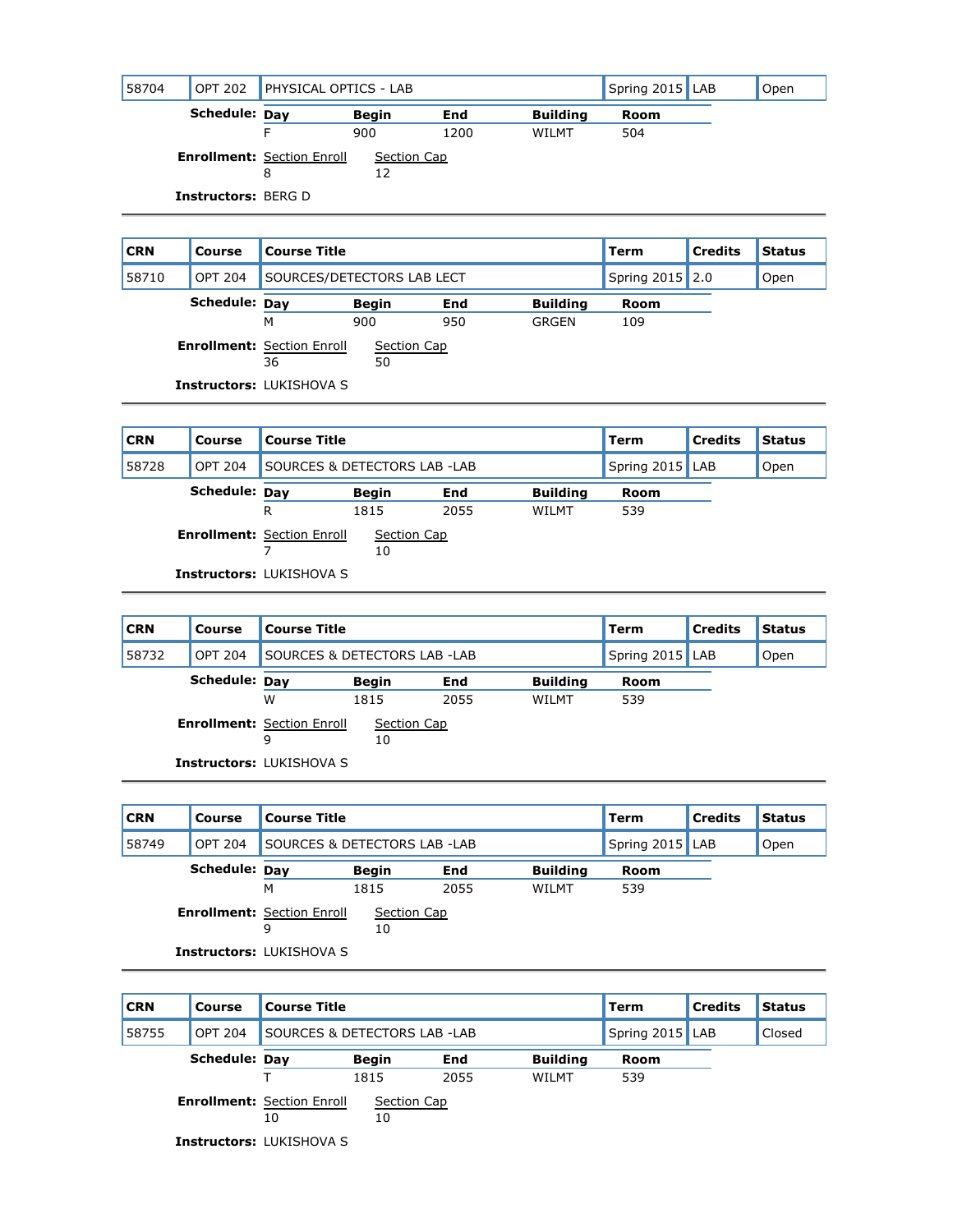| <b>CRN</b> | Course         | <b>Course Title</b>               |                                         |            |                 | Term            | <b>Credits</b> | <b>Status</b> |
|------------|----------------|-----------------------------------|-----------------------------------------|------------|-----------------|-----------------|----------------|---------------|
| 82042      | <b>OPT 204</b> |                                   | <b>SOURCES &amp; DETECTORS LAB -LAB</b> |            |                 | Spring 2015 LAB |                | Open          |
|            | Schedule: Day  |                                   | <b>Begin</b>                            | <b>End</b> | <b>Building</b> | Room            |                |               |
|            |                |                                   | 900                                     | 1200       | WII MT          | 539             |                |               |
|            |                | <b>Enrollment: Section Enroll</b> | Section Cap<br>10                       |            |                 |                 |                |               |
|            |                | <b>Instructors: LUKISHOVA S</b>   |                                         |            |                 |                 |                |               |

| <b>CRN</b>                                                                                                                                                                                                                                                                                 | Course         | <b>Course Title</b>                                          |              |                                                                         |                 | Term            | <b>Credits</b> | <b>Status</b> |  |
|--------------------------------------------------------------------------------------------------------------------------------------------------------------------------------------------------------------------------------------------------------------------------------------------|----------------|--------------------------------------------------------------|--------------|-------------------------------------------------------------------------|-----------------|-----------------|----------------|---------------|--|
| 58761                                                                                                                                                                                                                                                                                      | <b>OPT 223</b> | <b>OUANTUM THEORY</b>                                        |              |                                                                         |                 | Spring 2015 4.0 |                | Open          |  |
|                                                                                                                                                                                                                                                                                            | Schedule: Day  |                                                              | <b>Begin</b> | End                                                                     | <b>Building</b> | Room            |                |               |  |
|                                                                                                                                                                                                                                                                                            |                | TR                                                           | 1400         | 1515                                                                    | GRGEN           | 109             |                |               |  |
|                                                                                                                                                                                                                                                                                            |                | <b>Enrollment:</b> Section Enroll<br>Section Cap<br>50<br>34 |              |                                                                         |                 |                 |                |               |  |
| <b>Instructors: VAMIVAKAS A</b>                                                                                                                                                                                                                                                            |                |                                                              |              |                                                                         |                 |                 |                |               |  |
|                                                                                                                                                                                                                                                                                            |                |                                                              |              | <b>Prerequisites:</b> PHY 123 or 143, MTH 281 may be taken concurrently |                 |                 |                |               |  |
| <b>Description:</b> Intro to quantum mechanics in the context of modern optics and optical technology. Wave<br>mechanics as applied to electrons in crystals and in quantum wells and the optical<br>properties of materials. Semiconductor junctions in photodetectors and photoemitters. |                |                                                              |              |                                                                         |                 |                 |                |               |  |
| <b>URL:</b> http://www.optics.rochester.edu/academic_programs/bs/opt_223.html                                                                                                                                                                                                              |                |                                                              |              |                                                                         |                 |                 |                |               |  |

**Offered:** Fall

| <b>CRN</b> | Course         | Course Title                            |                             |            |                 | Term | <b>Credits</b>  | <b>Status</b> |
|------------|----------------|-----------------------------------------|-----------------------------|------------|-----------------|------|-----------------|---------------|
| 58776      | <b>OPT 223</b> |                                         | <b>OUANTUM THEORY - REC</b> |            |                 |      | Spring 2015 REC | Open          |
|            | Schedule: Day  |                                         | <b>Begin</b>                | <b>End</b> | <b>Building</b> | Room |                 |               |
|            |                | F                                       | 1525                        | 1640       | GRGEN           | 109  |                 |               |
|            |                | <b>Enrollment: Section Enroll</b><br>34 | Section Cap<br>50           |            |                 |      |                 |               |
|            |                | <b>Instructors: VAMIVAKAS A</b>         |                             |            |                 |      |                 |               |

| <b>CRN</b> | Course                         | <b>Course Title</b>                                                                                                                                                                                                                                                                                                                                   |              |            |                 | <b>Term</b>     | <b>Credits</b> | <b>Status</b> |
|------------|--------------------------------|-------------------------------------------------------------------------------------------------------------------------------------------------------------------------------------------------------------------------------------------------------------------------------------------------------------------------------------------------------|--------------|------------|-----------------|-----------------|----------------|---------------|
| 58787      | <b>OPT 225</b>                 | SOURCES AND DETECTORS                                                                                                                                                                                                                                                                                                                                 |              |            |                 | Spring 2015 4.0 |                | Open          |
|            | Schedule: Day                  |                                                                                                                                                                                                                                                                                                                                                       | <b>Begin</b> | <b>End</b> | <b>Building</b> | <b>Room</b>     |                |               |
|            |                                | <b>MW</b>                                                                                                                                                                                                                                                                                                                                             | 1525         | 1640       | <b>HARK</b>     | 115             |                |               |
|            |                                | <b>Enrollment: Section Enroll</b>                                                                                                                                                                                                                                                                                                                     | Section Cap  |            |                 |                 |                |               |
|            |                                | 40                                                                                                                                                                                                                                                                                                                                                    | 60           |            |                 |                 |                |               |
|            | <b>Instructors: ZAVISLAN 1</b> |                                                                                                                                                                                                                                                                                                                                                       |              |            |                 |                 |                |               |
|            |                                | <b>Description:</b> This course provides the basic concepts required for understanding radiometry and the<br>operation of optical sources and photodetectors. It covers important sources such as lasers<br>and light-emitting diodes as well several types of photodetectors. Students should also<br>register for the complementary lab, Optics 204 |              |            |                 |                 |                |               |

| <b>CRN</b>           |  | Course   Course Title         |              |      |                 |      | Term              | <b>Credits Status</b> |      |
|----------------------|--|-------------------------------|--------------|------|-----------------|------|-------------------|-----------------------|------|
|                      |  | 58793 OPT 232 OPTO-MECHANICAL |              |      |                 |      | Spring $2015$ 4.0 |                       | Open |
| <b>Schedule: Dav</b> |  |                               | <b>Beain</b> | End  | <b>Building</b> | Room |                   |                       |      |
|                      |  | <b>MW</b>                     | 1650         | 1805 | <b>DEWEY</b>    |      | 2110E             |                       |      |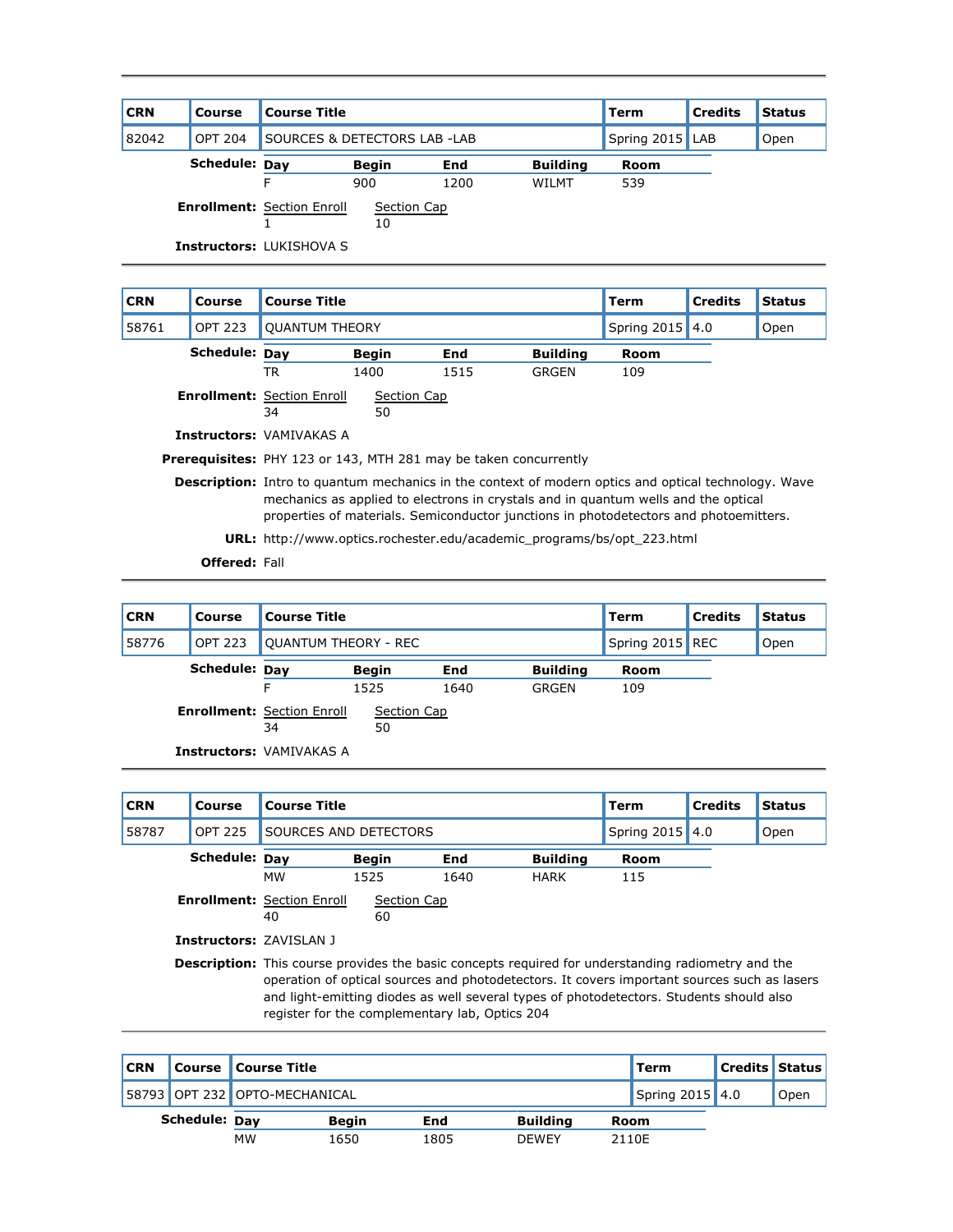| <b>Enrollment: Section Enroll</b> | Section Cap | <b>Total Enroll</b> | Total Cap |
|-----------------------------------|-------------|---------------------|-----------|
|                                   | No Cap      | 28                  |           |

**Cross Listed:** ME 232 (P), ME 432, MSC 432, OPT 232, OPT 432, TEO 432, TME 432

**Instructors:** GENBERG V

**Description:** The mechanical design and analysis of optical components and systems will be studied. Topics will include kinematic mounting of optical elements, the analysis of adhesive bonds, and the influence of environmental effects such as gravity, temperature, and vibration on the performance of optical systems. Additional topics include analysis of adaptive optics, the design of lightweight mirrors, thermo-optic and stress-optic (stress birefringence) effects. Emphasis will be placed on integrated analysis which includes the data transfer between optical design codes and mechanical FEA codes. A term project is required for ME 432.

**Offered:** Spring

| <b>CRN</b> | Course                        | <b>Course Title</b>                                                                                                                                                                                                    |                   |      |                 | Term            | <b>Credits</b> | <b>Status</b> |  |
|------------|-------------------------------|------------------------------------------------------------------------------------------------------------------------------------------------------------------------------------------------------------------------|-------------------|------|-----------------|-----------------|----------------|---------------|--|
| 58807      | <b>OPT 244</b>                | LENS DESIGN                                                                                                                                                                                                            |                   |      |                 | Spring 2015 4.0 |                | Closed        |  |
|            | Schedule: Day                 |                                                                                                                                                                                                                        | <b>Begin</b>      | End  | <b>Building</b> | Room            |                |               |  |
|            |                               | TR                                                                                                                                                                                                                     | 940               | 1055 | GRGEN           | 109             |                |               |  |
|            |                               | <b>Enrollment: Section Enroll</b><br>26                                                                                                                                                                                | Section Cap<br>25 |      |                 |                 |                |               |  |
|            | <b>Instructors: BENTLEY J</b> |                                                                                                                                                                                                                        |                   |      |                 |                 |                |               |  |
|            |                               | <b>Prerequisites: OPT 241 and OPT 242</b>                                                                                                                                                                              |                   |      |                 |                 |                |               |  |
|            |                               | <b>Description:</b> 3rd order aberration theory, optimization theory, global optimization, variables and<br>constraints of various lens materials and types. Course concludes with individual lens<br>design projects. |                   |      |                 |                 |                |               |  |

| <b>CRN</b> | Course                        | <b>Course Title</b>                    |                             |     |                 |      | <b>Credits</b>            | <b>Status</b> |
|------------|-------------------------------|----------------------------------------|-----------------------------|-----|-----------------|------|---------------------------|---------------|
| 58815      | OPT 247                       |                                        | ADVANCED THIN FILM COATINGS |     |                 |      | Spring 2015<br>$+ \theta$ | Cancelled     |
|            | Schedule: Day                 |                                        | Begin                       | End | <b>Building</b> | Room |                           |               |
|            |                               | <b>MWF</b>                             | 900                         | 950 |                 |      |                           |               |
|            |                               | <b>Enrollment: Section Enroll</b><br>0 | Section Cap<br>No Cap       |     |                 |      |                           |               |
|            | <b>Prerequisites: OPT 246</b> |                                        |                             |     |                 |      |                           |               |
|            | <b>Offered:</b> Spring        |                                        |                             |     |                 |      |                           |               |
|            |                               |                                        |                             |     |                 |      |                           |               |

| <b>CRN</b> | Course                 | <b>Course Title</b>                                                                                                                                                                      |              |                     |                  |      | Term            | <b>Credits</b> | <b>Status</b> |
|------------|------------------------|------------------------------------------------------------------------------------------------------------------------------------------------------------------------------------------|--------------|---------------------|------------------|------|-----------------|----------------|---------------|
| 58821      |                        | OPT 248 VISION AND THE EYE                                                                                                                                                               |              |                     |                  |      | Spring 2015 4.0 |                | Open          |
|            | Schedule: Day          |                                                                                                                                                                                          | <b>Begin</b> | End                 | <b>Building</b>  | Room |                 |                |               |
|            |                        | TR                                                                                                                                                                                       | 1105         | 1220                | MEL              | 269  |                 |                |               |
|            |                        | <b>Enrollment: Section Enroll</b>                                                                                                                                                        | Section Cap  | <b>Total Enroll</b> | <b>Total Cap</b> |      |                 |                |               |
|            |                        | 4                                                                                                                                                                                        | 30           | 20                  | 30               |      |                 |                |               |
|            |                        | <b>Cross Listed:</b> BCS 223, OPT 248 (P), OPT 448, TEO 448                                                                                                                              |              |                     |                  |      |                 |                |               |
|            |                        | <b>Instructors: HUNTER J</b>                                                                                                                                                             |              |                     |                  |      |                 |                |               |
|            |                        | <b>Description:</b> How the human eye's optical and neural factors process color and spatial information includes<br>comparison with the design and capabilities of other animals' eyes. |              |                     |                  |      |                 |                |               |
|            | <b>Offered:</b> Spring |                                                                                                                                                                                          |              |                     |                  |      |                 |                |               |

**CRN Course Course Title Term Credits Status** 81360 OPT 254 NANOMETROLOGY LABORATORY NAMEL Spring 2015 4.0 Open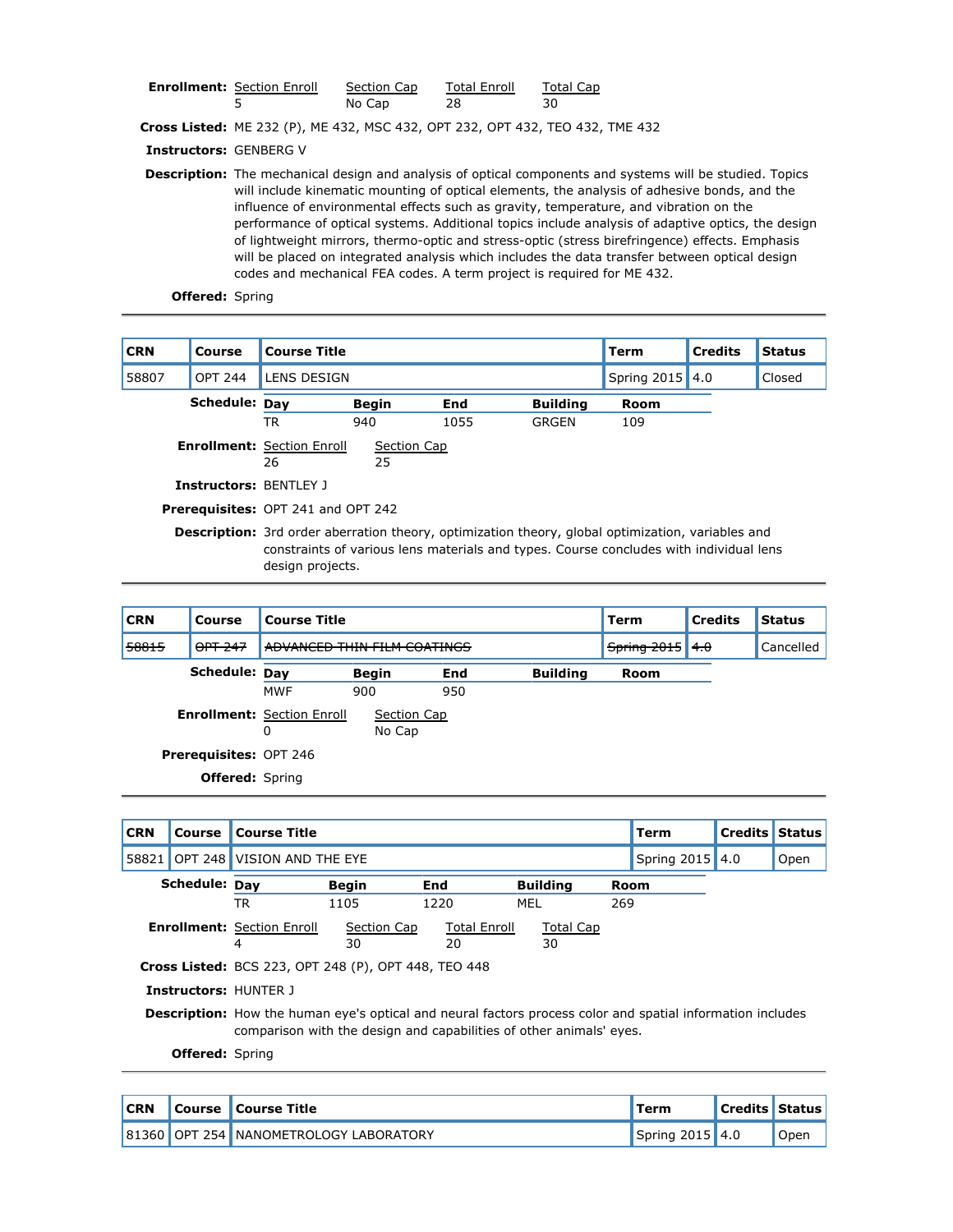| Schedule: Day |                                            | <b>Begin</b><br>End                                                                                                                                                                                                                                                                                                                                                                                                                                                                             |                          | <b>Building</b>       | Room |                                                                                                                                                                                                                                                                                                                                                                                                                                                                                                           |
|---------------|--------------------------------------------|-------------------------------------------------------------------------------------------------------------------------------------------------------------------------------------------------------------------------------------------------------------------------------------------------------------------------------------------------------------------------------------------------------------------------------------------------------------------------------------------------|--------------------------|-----------------------|------|-----------------------------------------------------------------------------------------------------------------------------------------------------------------------------------------------------------------------------------------------------------------------------------------------------------------------------------------------------------------------------------------------------------------------------------------------------------------------------------------------------------|
|               | TBA                                        |                                                                                                                                                                                                                                                                                                                                                                                                                                                                                                 |                          | <b>WILMT</b>          | 504  |                                                                                                                                                                                                                                                                                                                                                                                                                                                                                                           |
|               | <b>Enrollment: Section Enroll</b><br>4     | Section Cap<br>No Cap                                                                                                                                                                                                                                                                                                                                                                                                                                                                           | <b>Total Enroll</b><br>4 | <b>Total Cap</b><br>6 |      |                                                                                                                                                                                                                                                                                                                                                                                                                                                                                                           |
|               | Cross Listed: OPT 254 (P), PHY 371         |                                                                                                                                                                                                                                                                                                                                                                                                                                                                                                 |                          |                       |      |                                                                                                                                                                                                                                                                                                                                                                                                                                                                                                           |
|               | <b>Instructors: LUKISHOVA S; BIGELOW N</b> |                                                                                                                                                                                                                                                                                                                                                                                                                                                                                                 |                          |                       |      |                                                                                                                                                                                                                                                                                                                                                                                                                                                                                                           |
|               | 243.                                       | <b>Prerequisites:</b> Junior or Senior standing with the following courses complete: OPT 201 and OPT 202 or PHY                                                                                                                                                                                                                                                                                                                                                                                 |                          |                       |      |                                                                                                                                                                                                                                                                                                                                                                                                                                                                                                           |
|               | Junior and Senior level.                   | Description: This is a required, 4-credit-hour course for the Certificate in Nanoengineering Program. It<br>Scanning electron microscopy (McIntyre); Module 2. Atomic force microscopy (Papernov);<br>the University of Rochester Integrated Nanosystems Center, the Institute of Optics and the<br>nanoscale surface forces in solids and principles of scanning force microscopy, function and<br>a strong performance in electromagnetism, the basics of modern physics and physical optics. |                          |                       |      | consists of three laboratory experimental modules accompanied by lecture materials: Module 1.<br>Module 3. Confocal microscopy (Lukishova). The laboratory components will use the facilities of<br>Laboratory for Laser Energetics. Topics covered in the 50-min lab lectures include the nature of<br>capabilities of the scanning electron microscope, and confocal fluorescence microscopy of single<br>nanoemitters. Students are expected to have completed a sequence in introductory physics with |

| <b>CRN</b> | Course         | <b>Course Title</b>                                                           |                                                                                                                                                                                                                                                                                         |              |                 |     | Term            | <b>Credits Status</b> |      |
|------------|----------------|-------------------------------------------------------------------------------|-----------------------------------------------------------------------------------------------------------------------------------------------------------------------------------------------------------------------------------------------------------------------------------------|--------------|-----------------|-----|-----------------|-----------------------|------|
| 58839      | <b>OPT 261</b> | INTERFERENCE AND DIFFRACTION                                                  |                                                                                                                                                                                                                                                                                         |              |                 |     | Spring 2015 4.0 |                       | Open |
|            | Schedule: Day  |                                                                               | <b>Begin</b>                                                                                                                                                                                                                                                                            | End          | <b>Building</b> |     | Room            |                       |      |
|            |                | <b>MW</b>                                                                     | 1025                                                                                                                                                                                                                                                                                    | 1140         | <b>GRGEN</b>    | 101 |                 |                       |      |
|            |                | <b>Enrollment: Section Enroll</b>                                             | Section Cap                                                                                                                                                                                                                                                                             | Total Enroll | Total Cap       |     |                 |                       |      |
|            |                | 54                                                                            | No Cap                                                                                                                                                                                                                                                                                  | 54           | 80              |     |                 |                       |      |
|            |                | Cross Listed: OPT 261 (P), PHY 261                                            |                                                                                                                                                                                                                                                                                         |              |                 |     |                 |                       |      |
|            |                | <b>Instructors: VAMIVAKAS A</b>                                               |                                                                                                                                                                                                                                                                                         |              |                 |     |                 |                       |      |
|            |                | <b>Prerequisites: MTH 164, PHY 122 or 142</b>                                 |                                                                                                                                                                                                                                                                                         |              |                 |     |                 |                       |      |
|            |                |                                                                               | <b>Description:</b> Complex representation of waves; scalar diffraction theory; Fresnel and Fraunhofer diffraction<br>and application to measurement; diffraction and image formation; optical transfer function;<br>coherent optical systems, optical data processing, and holography. |              |                 |     |                 |                       |      |
|            |                | <b>URL:</b> http://www.optics.rochester.edu/academic programs/bs/opt 261.html |                                                                                                                                                                                                                                                                                         |              |                 |     |                 |                       |      |

| <b>CRN</b> | Course                            | <b>Course Title</b> |                             |            |                 | <b>Term</b> | <b>Credits</b>  | <b>Status</b> |
|------------|-----------------------------------|---------------------|-----------------------------|------------|-----------------|-------------|-----------------|---------------|
| 58842      | <b>OPT 261</b>                    |                     | INTERFERENCE AND DIFF - REC |            |                 |             | Spring 2015 REC | Open          |
|            | Schedule: Day                     |                     | <b>Begin</b>                | <b>End</b> | <b>Building</b> | <b>Room</b> |                 |               |
|            |                                   | W                   | 900                         | 950        | <b>GRGEN</b>    | 109         |                 |               |
|            | <b>Enrollment: Section Enroll</b> | 45                  | Section Cap<br>50           |            |                 |             |                 |               |
|            | <b>Instructors: VAMIVAKAS A</b>   |                     |                             |            |                 |             |                 |               |

| <b>CRN</b> | <b>Course</b> | <b>Course Title</b>                    |                       |      |                 |                               | <b>Credits</b> | <b>Status</b> |
|------------|---------------|----------------------------------------|-----------------------|------|-----------------|-------------------------------|----------------|---------------|
| 75247      | $QPT-276$     | BIOMEDICAL OPTICS                      |                       |      |                 | $\frac{1}{2}$ Spring 2015 4.0 |                | Cancelled     |
|            | Schedule: Day |                                        | <b>Begin</b>          | End  | <b>Building</b> | Room                          |                |               |
|            |               | TR                                     | 1105                  | 1220 |                 |                               |                |               |
|            |               | <b>Enrollment: Section Enroll</b><br>0 | Section Cap<br>No Cap |      |                 |                               |                |               |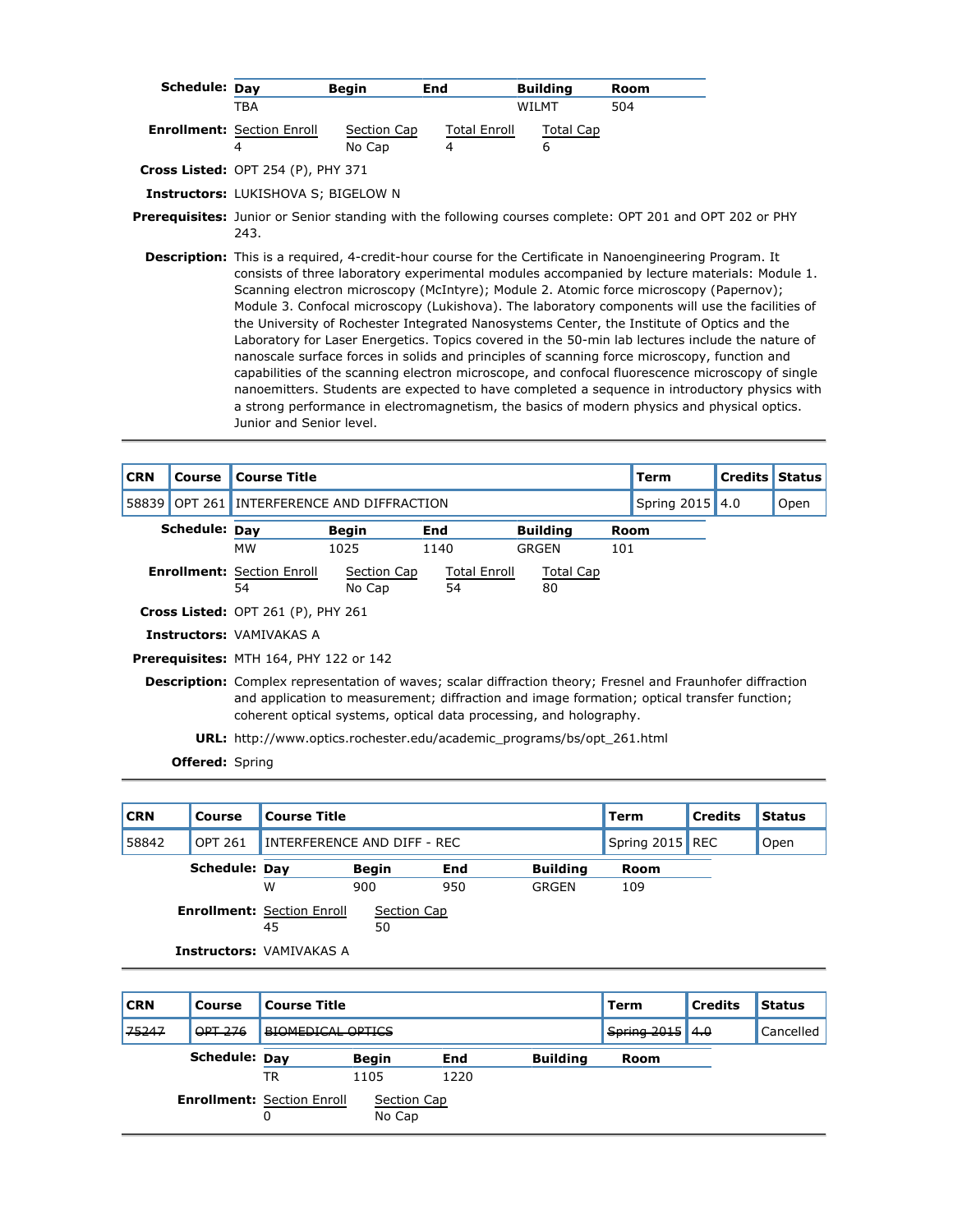| <b>CRN</b> | Course                        | <b>Course Title</b>                       |                                                                                                                                                                                                                                                   |      |                     |                 |      | <b>Term</b>     | <b>Credits Status</b> |        |
|------------|-------------------------------|-------------------------------------------|---------------------------------------------------------------------------------------------------------------------------------------------------------------------------------------------------------------------------------------------------|------|---------------------|-----------------|------|-----------------|-----------------------|--------|
| 58850      | <b>OPT 287</b>                | MATHEMATICAL METHODS FOR OPTICS & PHYSICS |                                                                                                                                                                                                                                                   |      |                     |                 |      | Spring 2015 4.0 |                       | Closed |
|            | Schedule: Day                 |                                           | Begin                                                                                                                                                                                                                                             | End  |                     | <b>Building</b> | Room |                 |                       |        |
|            |                               | <b>TR</b>                                 | 1105                                                                                                                                                                                                                                              | 1220 |                     | <b>HUTCH</b>    | 473  |                 |                       |        |
|            |                               | <b>Enrollment:</b> Section Enroll         | Section Cap                                                                                                                                                                                                                                       |      | <b>Total Enroll</b> | Total Cap       |      |                 |                       |        |
|            |                               | 44                                        | No Cap                                                                                                                                                                                                                                            | 48   |                     | 48              |      |                 |                       |        |
|            |                               |                                           | <b>Cross Listed: MTH 287, OPT 287 (P)</b>                                                                                                                                                                                                         |      |                     |                 |      |                 |                       |        |
|            |                               | <b>Instructors: ALONSO M</b>              |                                                                                                                                                                                                                                                   |      |                     |                 |      |                 |                       |        |
|            | <b>Prerequisites: MTH 164</b> |                                           |                                                                                                                                                                                                                                                   |      |                     |                 |      |                 |                       |        |
|            |                               |                                           | <b>Description:</b> Techniques used in mathematical study of optical phenomena. Emphasis on gaining insight and<br>experience in the use of these powerful and elegant tools for describing, solving and resolving<br>optical systems and schema. |      |                     |                 |      |                 |                       |        |
|            |                               |                                           | <b>URL:</b> http://www.optics.rochester.edu/academic programs/bs/opt 287.html                                                                                                                                                                     |      |                     |                 |      |                 |                       |        |
|            | <b>Offered:</b> Spring        |                                           |                                                                                                                                                                                                                                                   |      |                     |                 |      |                 |                       |        |

| <b>CRN</b> | Course        | <b>Course Title</b>                                                                                                                                                                                           |                                                           |                     |                 |     | Term            | Credits | <b>Status</b> |  |
|------------|---------------|---------------------------------------------------------------------------------------------------------------------------------------------------------------------------------------------------------------|-----------------------------------------------------------|---------------------|-----------------|-----|-----------------|---------|---------------|--|
|            |               | 58868 OPT 307 SEM PRACTICUM                                                                                                                                                                                   |                                                           |                     |                 |     | Spring 2015 4.0 |         | Closed        |  |
|            | Schedule: Dav |                                                                                                                                                                                                               | <b>Begin</b>                                              | End                 | <b>Building</b> |     | <b>Room</b>     |         |               |  |
|            |               | <b>MW</b>                                                                                                                                                                                                     | 1525                                                      | 1640                | WILMT           | 116 |                 |         |               |  |
|            |               | <b>Enrollment: Section Enroll</b>                                                                                                                                                                             | Section Cap                                               | <b>Total Enroll</b> | Total Cap       |     |                 |         |               |  |
|            |               |                                                                                                                                                                                                               | 2                                                         | 11                  | 12              |     |                 |         |               |  |
|            |               | <b>Cross Listed: MSC 307, MSC 507, OPT 307 (P), OPT 407</b>                                                                                                                                                   |                                                           |                     |                 |     |                 |         |               |  |
|            |               | <b>Instructors: MCINTYRE B</b>                                                                                                                                                                                |                                                           |                     |                 |     |                 |         |               |  |
|            |               |                                                                                                                                                                                                               | <b>Restrictions:</b> [O] Departmental permission required |                     |                 |     |                 |         |               |  |
|            |               | <b>Description:</b> Overview of techniques for using the SEM (Scanning Electron Microscope) and Scanning Probe<br>(AFM, STM) and analyzing data. Students perform independent lab projects by semester's end. |                                                           |                     |                 |     |                 |         |               |  |

| <b>CRN</b> | Course                                                                                                                                                               | <b>Course Title</b>                                |                   |            |                 | Term            | <b>Credits</b> | <b>Status</b> |
|------------|----------------------------------------------------------------------------------------------------------------------------------------------------------------------|----------------------------------------------------|-------------------|------------|-----------------|-----------------|----------------|---------------|
| 58873      | <b>OPT 311</b>                                                                                                                                                       | OPTICS SENIOR DESIGN PROJECT                       |                   |            |                 | Spring 2015 4.0 |                | Open          |
|            | Schedule: Dav                                                                                                                                                        |                                                    | <b>Begin</b>      | <b>End</b> | <b>Building</b> | <b>Room</b>     |                |               |
|            |                                                                                                                                                                      | <b>MWF</b>                                         | 1025              | 1115       | WILMT           | 504             |                |               |
|            |                                                                                                                                                                      | <b>Enrollment: Section Enroll</b><br>23            | Section Cap<br>25 |            |                 |                 |                |               |
|            | <b>Instructors: KNOX W</b>                                                                                                                                           |                                                    |                   |            |                 |                 |                |               |
|            |                                                                                                                                                                      | <b>Prerequisites:</b> Open only to Optics seniors. |                   |            |                 |                 |                |               |
|            | <b>Description:</b> Documenting each stage, student teams design, build, and test an optical device or<br>instrument for a faculty, community or industrial sponsor. |                                                    |                   |            |                 |                 |                |               |
|            | <b>Offered: Spring</b>                                                                                                                                               |                                                    |                   |            |                 |                 |                |               |

| <b>CRN</b> | Course                     | <b>Course Title</b>                    |                  |      |                 | Term            | <b>Credits</b> | <b>Status</b> |
|------------|----------------------------|----------------------------------------|------------------|------|-----------------|-----------------|----------------|---------------|
| 58884      | <b>OPT 321</b>             | <b>SENIOR THESES II</b>                |                  |      |                 | Spring 2015 4.0 |                | Open          |
|            | Schedule: Day              |                                        | <b>Begin</b>     | End  | <b>Building</b> | Room            |                |               |
|            |                            | <b>MWF</b>                             | 1025             | 1115 | WILMT           | 504             |                |               |
|            |                            | <b>Enrollment: Section Enroll</b><br>3 | Section Cap<br>5 |      |                 |                 |                |               |
|            | <b>Instructors: KNOX W</b> |                                        |                  |      |                 |                 |                |               |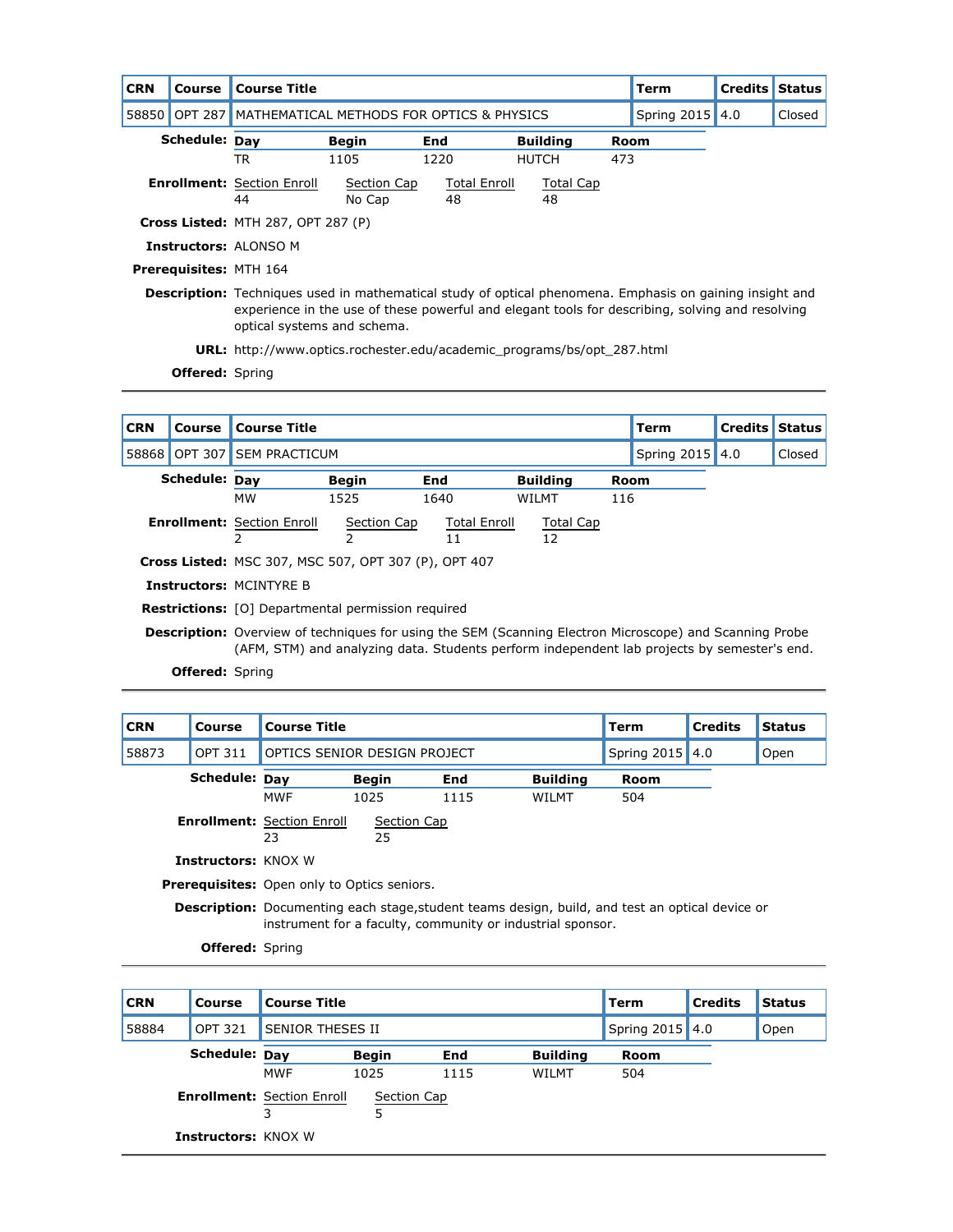| <b>CRN</b> | Course               | <b>Course Title</b>                                                                          |                   |     |                 | Term | <b>Credits</b> | <b>Status</b> |
|------------|----------------------|----------------------------------------------------------------------------------------------|-------------------|-----|-----------------|------|----------------|---------------|
| 58896      | OPT 390              | <b>SUPERVISED TEACHING</b>                                                                   |                   |     | Spring 2015 4.0 |      | Open           |               |
|            | <b>Schedule: Day</b> |                                                                                              | <b>Begin</b>      | End | <b>Building</b> | Room |                |               |
|            |                      | TBA                                                                                          |                   |     |                 |      |                |               |
|            |                      | <b>Enrollment: Section Enroll</b><br>0                                                       | Section Cap<br>30 |     |                 |      |                |               |
|            |                      | <b>Restrictions:</b> [G] Special application required [J] Permission of School Dean required |                   |     |                 |      |                |               |

| <b>CRN</b> | Course                                                                                       | <b>Course Title</b>                    |                   |     |                 | Term            | <b>Credits</b> | <b>Status</b> |
|------------|----------------------------------------------------------------------------------------------|----------------------------------------|-------------------|-----|-----------------|-----------------|----------------|---------------|
| 58909      | <b>OPT 391</b>                                                                               | INDEPENDENT READING                    |                   |     |                 | Spring 2015 0.0 |                | Open          |
|            | Schedule: Day                                                                                | TBA                                    | <b>Begin</b>      | End | <b>Building</b> | Room            |                |               |
|            |                                                                                              | <b>Enrollment: Section Enroll</b><br>0 | Section Cap<br>30 |     |                 |                 |                |               |
|            | <b>Restrictions:</b> [G] Special application required [J] Permission of School Dean required |                                        |                   |     |                 |                 |                |               |

| <b>CRN</b> | <b>Course</b>        | Course Title         |              |     |                 | Term | <b>Credits</b> | <b>Status</b> |
|------------|----------------------|----------------------|--------------|-----|-----------------|------|----------------|---------------|
| 58946      | <b>OPT 393</b>       | <b>SPECIAL ESSAY</b> |              |     | Spring 2015 0.0 |      | Open           |               |
|            | <b>Schedule: Dav</b> |                      | <b>Beain</b> | End | <b>Building</b> | Room |                |               |
|            |                      | ᅚᇛᅀ                  |              |     |                 |      |                |               |

**Schedule: <u>Day</u>**<br>TBA

**Enrollment:** Section Enroll Section Cap

0

0

30

**Restrictions:** [G] Special application required [J] Permission of School Dean required

| <b>CRN</b> | <b>Course</b>        | <b>Course Title</b>               |             | <b>Term</b> | <b>Credits</b>  | <b>Status</b> |      |  |
|------------|----------------------|-----------------------------------|-------------|-------------|-----------------|---------------|------|--|
| 58958      | <b>OPT 394</b>       | UNDERGRADTE RSRCH INTERNSHIP      |             |             | Spring 2015 0.0 |               | Open |  |
|            | <b>Schedule: Dav</b> | <b>Begin</b><br>End<br>TBA        |             |             | <b>Building</b> | Room          |      |  |
|            |                      | <b>Enrollment: Section Enroll</b> | Section Cap |             |                 |               |      |  |

30

**Restrictions:** [G] Special application required [J] Permission of School Dean required

| <b>CRN</b> | <b>Course Title</b><br><b>Course</b> |                                        |                   |     |                                                                                              | <b>Term</b>     | <b>Credits</b> | <b>Status</b> |
|------------|--------------------------------------|----------------------------------------|-------------------|-----|----------------------------------------------------------------------------------------------|-----------------|----------------|---------------|
| 58985      | <b>OPT 395</b>                       | UNDERGRADUATE REARCH PROJECT           |                   |     |                                                                                              | Spring 2015 0.0 |                | Open          |
|            | Schedule: Dav                        |                                        | <b>Begin</b>      | End | <b>Building</b>                                                                              | Room            |                |               |
|            |                                      | <b>TBA</b>                             |                   |     |                                                                                              |                 |                |               |
|            |                                      | <b>Enrollment: Section Enroll</b><br>0 | Section Cap<br>30 |     |                                                                                              |                 |                |               |
|            |                                      |                                        |                   |     | <b>Restrictions:</b> [G] Special application required [J] Permission of School Dean required |                 |                |               |
|            |                                      |                                        |                   |     |                                                                                              |                 |                |               |

| <b>CRN</b> | Course        | <b>Course Title</b>     |              |     |                 | Term            | <b>Credits</b> | <b>Status</b> |
|------------|---------------|-------------------------|--------------|-----|-----------------|-----------------|----------------|---------------|
| 59021      |               | OPT 396 HONORS PROJECTS |              |     |                 | Spring 2015 0.0 |                | Open          |
|            | Schedule: Dav |                         | <b>Begin</b> | End | <b>Building</b> | Room            |                |               |
|            |               | <b>TBA</b>              |              |     |                 |                 |                |               |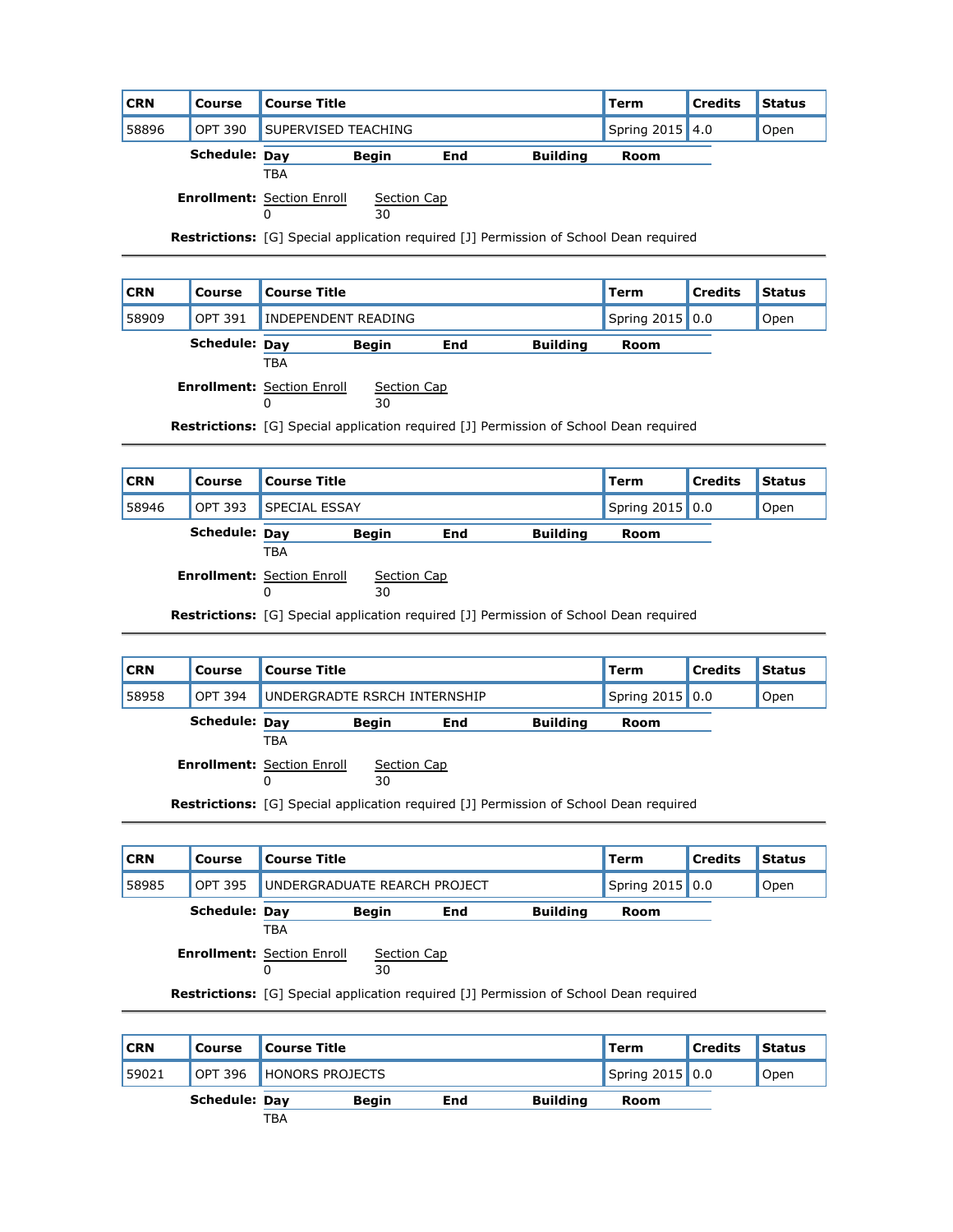**Enrollment:** Section Enroll 0 Section Cap

30

**Restrictions:** [G] Special application required [J] Permission of School Dean required

| <b>CRN</b> | Course                 | <b>Course Title</b>                                       |                                                                                                                                                                                                               |                     |                 |     | <b>Term</b>     | <b>Credits Status</b> |        |  |  |
|------------|------------------------|-----------------------------------------------------------|---------------------------------------------------------------------------------------------------------------------------------------------------------------------------------------------------------------|---------------------|-----------------|-----|-----------------|-----------------------|--------|--|--|
| 59039      | <b>OPT 407</b>         | <b>SEM PRACTICUM</b>                                      |                                                                                                                                                                                                               |                     |                 |     | Spring 2015 4.0 |                       | Closed |  |  |
|            | Schedule: Day          |                                                           | <b>Begin</b>                                                                                                                                                                                                  | <b>End</b>          | <b>Building</b> |     | Room            |                       |        |  |  |
|            |                        | <b>MW</b>                                                 | 1525                                                                                                                                                                                                          | 1640                | WILMT           | 116 |                 |                       |        |  |  |
|            |                        | <b>Enrollment:</b> Section Enroll                         | Section Cap                                                                                                                                                                                                   | <b>Total Enroll</b> | Total Cap       |     |                 |                       |        |  |  |
|            |                        | 8                                                         | 4                                                                                                                                                                                                             | 11                  | 12              |     |                 |                       |        |  |  |
|            |                        | Cross Listed: MSC 307, MSC 507, OPT 307 (P), OPT 407      |                                                                                                                                                                                                               |                     |                 |     |                 |                       |        |  |  |
|            |                        | <b>Instructors: MCINTYRE B</b>                            |                                                                                                                                                                                                               |                     |                 |     |                 |                       |        |  |  |
|            |                        | <b>Restrictions:</b> [O] Departmental permission required |                                                                                                                                                                                                               |                     |                 |     |                 |                       |        |  |  |
|            |                        |                                                           | <b>Description:</b> Overview of techniques for using the SEM (Scanning Electron Microscope) and Scanning Probe<br>(AFM, STM) and analyzing data. Students perform independent lab projects by semester's end. |                     |                 |     |                 |                       |        |  |  |
|            | <b>Offered:</b> Spring |                                                           |                                                                                                                                                                                                               |                     |                 |     |                 |                       |        |  |  |

| <b>CRN</b> | Course                 | <b>Course Title</b>                  |                                                                                                            |                     |           |      | Term            | <b>Credits Status</b> |      |  |  |  |
|------------|------------------------|--------------------------------------|------------------------------------------------------------------------------------------------------------|---------------------|-----------|------|-----------------|-----------------------|------|--|--|--|
| 59042      |                        | OPT 412 OUANTUM MECHANICS FOR OPTICS |                                                                                                            |                     |           |      | Spring 2015 4.0 |                       | Open |  |  |  |
|            | Schedule: Day          |                                      | <b>Begin</b>                                                                                               | <b>Building</b>     |           | Room |                 |                       |      |  |  |  |
|            |                        | TR                                   | 1400                                                                                                       | 116                 |           |      |                 |                       |      |  |  |  |
|            |                        | <b>Enrollment: Section Enroll</b>    | Section Cap                                                                                                | <b>Total Enroll</b> | Total Cap |      |                 |                       |      |  |  |  |
|            |                        | 9                                    | No Cap                                                                                                     | 9                   | 25        |      |                 |                       |      |  |  |  |
|            |                        | Cross Listed: OPT 412 (P), TEO 412   |                                                                                                            |                     |           |      |                 |                       |      |  |  |  |
|            |                        | <b>Instructors: STROUD C</b>         |                                                                                                            |                     |           |      |                 |                       |      |  |  |  |
|            |                        |                                      | <b>Description:</b> Quantum theory topics relevant to atomic physics, radiation theory and quantum optics. |                     |           |      |                 |                       |      |  |  |  |
|            | <b>Offered:</b> Spring |                                      |                                                                                                            |                     |           |      |                 |                       |      |  |  |  |

| <b>CRN</b> | Course                      | <b>Course Title</b>                                   |                                                             |                                                                                                                                                                                                                                                                                                                                                                                                        |                 |     | <b>Term</b>     | <b>Credits</b> | <b>Status</b> |  |  |
|------------|-----------------------------|-------------------------------------------------------|-------------------------------------------------------------|--------------------------------------------------------------------------------------------------------------------------------------------------------------------------------------------------------------------------------------------------------------------------------------------------------------------------------------------------------------------------------------------------------|-----------------|-----|-----------------|----------------|---------------|--|--|
|            |                             | 59050 OPT 421 OPT PROPERTIES OF MATERIALS             |                                                             |                                                                                                                                                                                                                                                                                                                                                                                                        |                 |     | Spring 2015 4.0 |                | Open          |  |  |
|            | Schedule: Day               |                                                       | <b>Begin</b>                                                | End                                                                                                                                                                                                                                                                                                                                                                                                    | <b>Building</b> |     | Room            |                |               |  |  |
|            |                             | TR                                                    | 1105                                                        | 1220                                                                                                                                                                                                                                                                                                                                                                                                   | <b>WILMT</b>    | 116 |                 |                |               |  |  |
|            |                             | <b>Enrollment: Section Enroll</b><br>21               |                                                             |                                                                                                                                                                                                                                                                                                                                                                                                        |                 |     |                 |                |               |  |  |
|            |                             |                                                       | <b>Cross Listed:</b> ECE 421, MSC 470, OPT 421 (P), TEO 421 |                                                                                                                                                                                                                                                                                                                                                                                                        |                 |     |                 |                |               |  |  |
|            | <b>Instructors:</b> WICKS G |                                                       |                                                             |                                                                                                                                                                                                                                                                                                                                                                                                        |                 |     |                 |                |               |  |  |
|            |                             | <b>Prerequisites:</b> Undergraduate Quantum Mechanics |                                                             |                                                                                                                                                                                                                                                                                                                                                                                                        |                 |     |                 |                |               |  |  |
|            |                             | insulators also discussed.                            |                                                             | Description: Interaction of light with materials' electrons, phonons, plasmons, and polaritons. Optical<br>reflection, refraction, absorption, scattering, Raman scattering (spontaneous and stimulated),<br>light emission (spontaneous and stimulated). Electrooptic effects and optical nonlinearities in<br>solids. Plasmonics. Semiconductors and their nanostructures are emphasized; metals and |                 |     |                 |                |               |  |  |
|            | <b>Offered:</b> Spring      |                                                       |                                                             |                                                                                                                                                                                                                                                                                                                                                                                                        |                 |     |                 |                |               |  |  |

**CRN Course Course Title Term Credits Status** 59068 OPT 429 CHEMICAL BONDS: FROM MOLECULES TO MATERIALS Spring 2015 4.0 Copen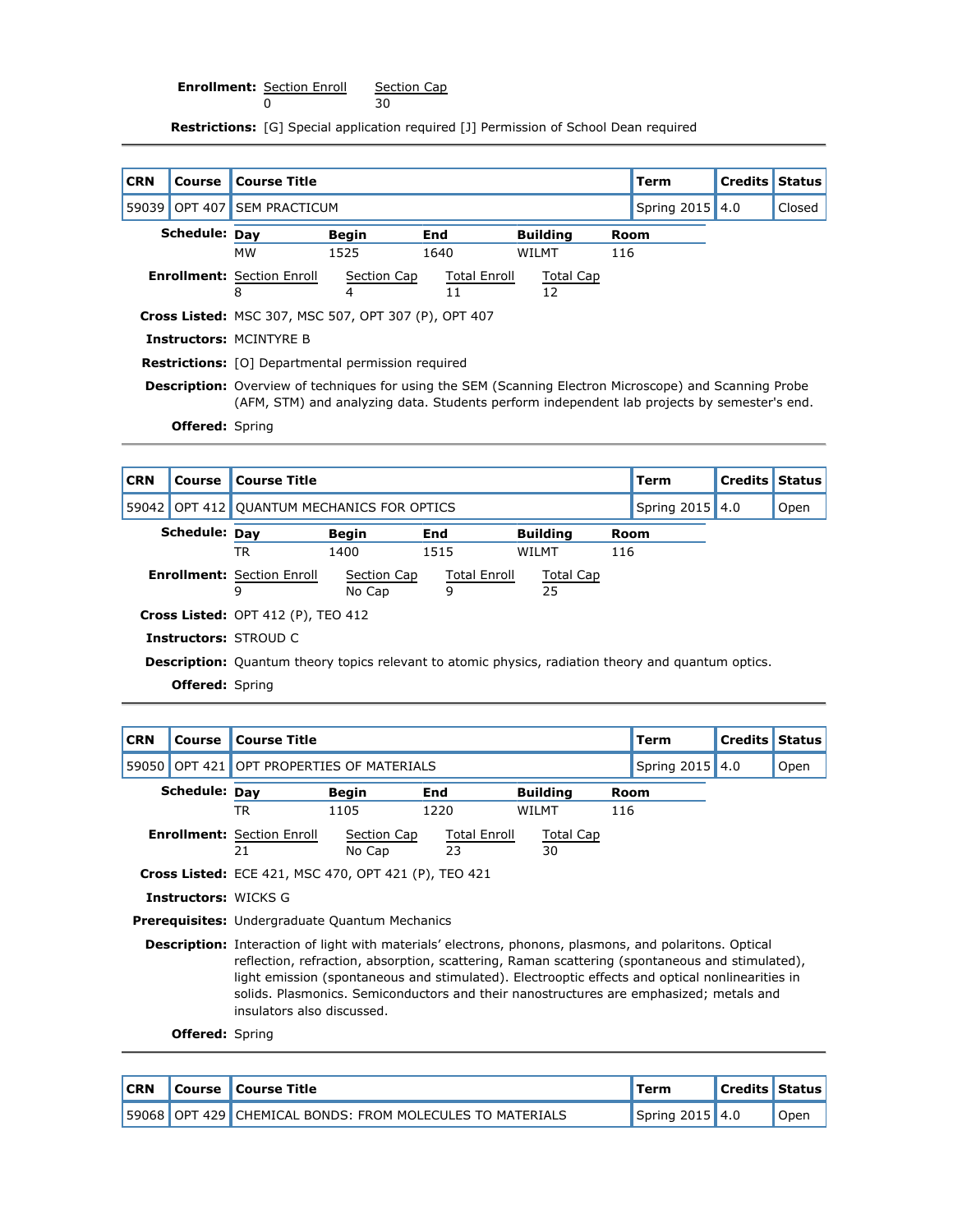| Schedule: Day                |                                        | <b>Begin</b>                                                                            | End                      | <b>Building</b> | Room                                                                                                                                                                                                                                                                                                                                                                                                                                                                                                            |
|------------------------------|----------------------------------------|-----------------------------------------------------------------------------------------|--------------------------|-----------------|-----------------------------------------------------------------------------------------------------------------------------------------------------------------------------------------------------------------------------------------------------------------------------------------------------------------------------------------------------------------------------------------------------------------------------------------------------------------------------------------------------------------|
|                              | мw                                     | 1025                                                                                    | 1140                     | <b>HYLAN</b>    | 306                                                                                                                                                                                                                                                                                                                                                                                                                                                                                                             |
|                              | <b>Enrollment: Section Enroll</b><br>0 | Section Cap<br>No Cap                                                                   | <b>Total Enroll</b><br>4 | Total Cap<br>15 |                                                                                                                                                                                                                                                                                                                                                                                                                                                                                                                 |
|                              |                                        | <b>Cross Listed:</b> CHM 456 (P), MSC 456, OPT 429                                      |                          |                 |                                                                                                                                                                                                                                                                                                                                                                                                                                                                                                                 |
| <b>Instructors: KRAUSS T</b> |                                        |                                                                                         |                          |                 |                                                                                                                                                                                                                                                                                                                                                                                                                                                                                                                 |
|                              |                                        | <b>Prerequisites:</b> CHM 251 or an equivalent course on introductory quantum mechanics |                          |                 |                                                                                                                                                                                                                                                                                                                                                                                                                                                                                                                 |
|                              |                                        |                                                                                         |                          |                 | <b>Description:</b> An introduction to the electronic structure of extended materials systems from both a chemical<br>bonding and a condensed matter physics perspective. The course will discuss materials of all<br>length scales from individual molecules to macroscopic three-dimensional crystals, but will focus<br>on zero, one, and two dimensional inorganic materials at the nanometer scale. Specific topics<br>include semiconductor nanocrystals, quantum wires, carbon nanotubes, and conjugated |

**URL:** http://www.chem.rochester.edu/courses/courses.php?id=36

**Offered:** Spring

| <b>CRN</b> | Course               | <b>Course Title</b>                                                           |                                                                                                                                                                                                                                                                                                                                                                                                                                                                                                                  |                           |                 |  | Term        | <b>Credits Status</b> |      |  |  |  |
|------------|----------------------|-------------------------------------------------------------------------------|------------------------------------------------------------------------------------------------------------------------------------------------------------------------------------------------------------------------------------------------------------------------------------------------------------------------------------------------------------------------------------------------------------------------------------------------------------------------------------------------------------------|---------------------------|-----------------|--|-------------|-----------------------|------|--|--|--|
| 59073      | <b>OPT 432</b>       | OPTO-MECHANICAL                                                               |                                                                                                                                                                                                                                                                                                                                                                                                                                                                                                                  |                           |                 |  | Spring 2015 | 4.0                   | Open |  |  |  |
|            | <b>Schedule: Day</b> |                                                                               | <b>Begin</b>                                                                                                                                                                                                                                                                                                                                                                                                                                                                                                     | End                       | <b>Building</b> |  | Room        |                       |      |  |  |  |
|            |                      | <b>MW</b>                                                                     | 1650                                                                                                                                                                                                                                                                                                                                                                                                                                                                                                             | 1805                      | <b>DEWEY</b>    |  | 2110E       |                       |      |  |  |  |
|            |                      | <b>Enrollment: Section Enroll</b>                                             | Section Cap<br>No Cap                                                                                                                                                                                                                                                                                                                                                                                                                                                                                            | <b>Total Enroll</b><br>28 | Total Cap<br>30 |  |             |                       |      |  |  |  |
|            |                      | Cross Listed: ME 232 (P), ME 432, MSC 432, OPT 232, OPT 432, TEO 432, TME 432 |                                                                                                                                                                                                                                                                                                                                                                                                                                                                                                                  |                           |                 |  |             |                       |      |  |  |  |
|            |                      | <b>Instructors: GENBERG V</b>                                                 |                                                                                                                                                                                                                                                                                                                                                                                                                                                                                                                  |                           |                 |  |             |                       |      |  |  |  |
|            |                      |                                                                               | <b>Description:</b> The mechanical design and analysis of optical components and systems will be studied. Topics<br>will include kinematic mounting of optical elements, the analysis of adhesive bonds, and the<br>influence of environmental effects such as gravity, temperature, and vibration on the<br>performance of optical systems. Additional topics include analysis of adaptive optics, the design<br>of lightweight mirrors, thermo-optic and stress-optic (stress birefringence) effects. Emphasis |                           |                 |  |             |                       |      |  |  |  |

will be placed on integrated analysis which includes the data transfer between optical design codes and mechanical FEA codes. A term project is required for ME 432.

| <b>CRN</b> | Course                        | <b>Course Title</b>                                                                                                               |                       |                    |                        |     | <b>Term</b>     | <b>Credits Status</b> |      |
|------------|-------------------------------|-----------------------------------------------------------------------------------------------------------------------------------|-----------------------|--------------------|------------------------|-----|-----------------|-----------------------|------|
| 59084      |                               | OPT 442 INSTRUMENTAL OPTICS                                                                                                       |                       |                    |                        |     | Spring 2015 4.0 |                       | Open |
|            | Schedule: Day                 |                                                                                                                                   | <b>Begin</b>          | End                | <b>Building</b>        |     | <b>Room</b>     |                       |      |
|            |                               | <b>TR</b>                                                                                                                         | 1230                  | 1345               | WILMT                  | 116 |                 |                       |      |
|            |                               | <b>Enrollment: Section Enroll</b><br>21                                                                                           | Section Cap<br>No Cap | Total Enroll<br>22 | <b>Total Cap</b><br>40 |     |                 |                       |      |
|            |                               | Cross Listed: OPT 442 (P), TEO 442                                                                                                |                       |                    |                        |     |                 |                       |      |
|            |                               | <b>Instructors: BROWN T</b>                                                                                                       |                       |                    |                        |     |                 |                       |      |
|            | <b>Prerequisites: OPT 441</b> |                                                                                                                                   |                       |                    |                        |     |                 |                       |      |
|            |                               | <b>Description:</b> Principles and practices for solving problems of optical imaging, optical instruments and optical<br>systems. |                       |                    |                        |     |                 |                       |      |
|            | <b>Offered: Spring</b>        |                                                                                                                                   |                       |                    |                        |     |                 |                       |      |

| <b>CRN</b> | l Course       | Course Title              | Term            | <b>Credits</b> | <b>Status</b> |
|------------|----------------|---------------------------|-----------------|----------------|---------------|
| 59096      | <b>OPT 442</b> | INSTRUMENTAL OPTICS - REC | Spring 2015 REC |                | Open          |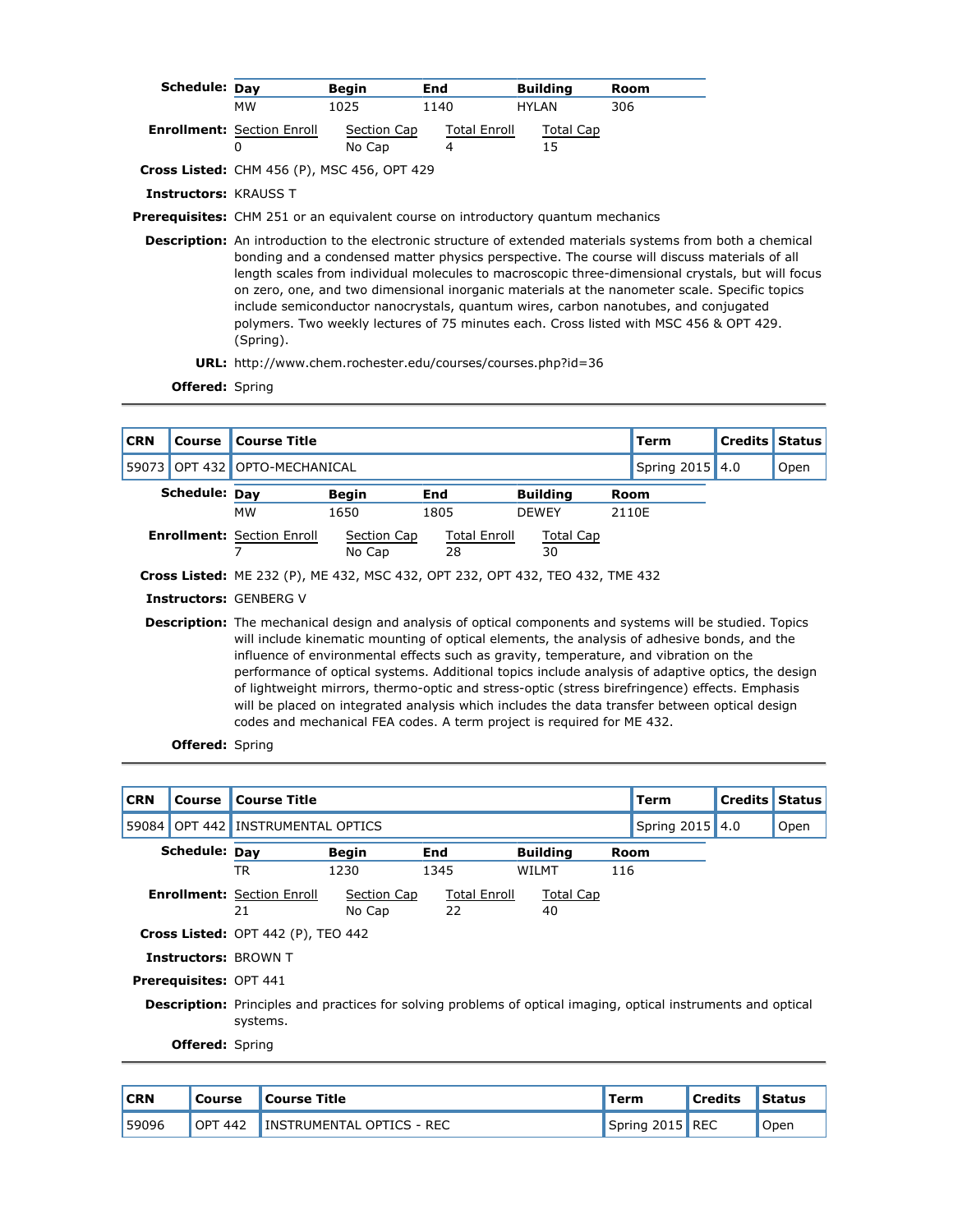| Schedule: Day               |                                         | <b>Begin</b>      | End  | <b>Building</b> | Room |
|-----------------------------|-----------------------------------------|-------------------|------|-----------------|------|
|                             |                                         | 1025              | 1115 | GRGEN           | 110  |
|                             | <b>Enrollment: Section Enroll</b><br>19 | Section Cap<br>35 |      |                 |      |
| <b>Instructors: BROWN T</b> |                                         |                   |      |                 |      |

| <b>CRN</b> | <b>Course</b>          | <b>Course Title</b>                     |                                                                                                                                                                                                                     |                           |                 |      | <b>Term</b> | <b>Credits</b> | <b>Status</b> |  |
|------------|------------------------|-----------------------------------------|---------------------------------------------------------------------------------------------------------------------------------------------------------------------------------------------------------------------|---------------------------|-----------------|------|-------------|----------------|---------------|--|
|            |                        | 59117 OPT 444 LENS DESIGN               |                                                                                                                                                                                                                     |                           |                 |      | Spring 2015 | 4.0            | Closed        |  |
|            | Schedule: Day          |                                         | <b>Begin</b>                                                                                                                                                                                                        | End                       | <b>Building</b> | Room |             |                |               |  |
|            |                        | TR                                      | 1525                                                                                                                                                                                                                | 1640                      | GRGEN           | 109  |             |                |               |  |
|            |                        | <b>Enrollment:</b> Section Enroll<br>25 | Section Cap<br>No Cap                                                                                                                                                                                               | <b>Total Enroll</b><br>25 | Total Cap<br>25 |      |             |                |               |  |
|            |                        | Cross Listed: OPT 444 (P), TEO 444      |                                                                                                                                                                                                                     |                           |                 |      |             |                |               |  |
|            |                        | <b>Instructors: BENTLEY J</b>           |                                                                                                                                                                                                                     |                           |                 |      |             |                |               |  |
|            |                        |                                         | <b>Description:</b> 3rd order aberration theory, optimization theory, global optimization, variables and constraints<br>of various lens materials and types. Course concludes with individual lens design projects. |                           |                 |      |             |                |               |  |
|            | <b>Offered:</b> Spring |                                         |                                                                                                                                                                                                                     |                           |                 |      |             |                |               |  |

| <b>CRN</b> | Course                        | <b>Course Title</b>                     |                   |      |                 | Term            | <b>Credits</b> | <b>Status</b> |
|------------|-------------------------------|-----------------------------------------|-------------------|------|-----------------|-----------------|----------------|---------------|
| 59126      | <b>OPT 444</b>                | LENS DESIGN - REC                       |                   |      |                 | Spring 2015 REC |                | Open          |
|            | <b>Schedule: Dav</b>          |                                         | <b>Begin</b>      | End  | <b>Building</b> | Room            |                |               |
|            |                               | R                                       | 1650              | 1805 | <b>GRGEN</b>    | 109             |                |               |
|            |                               | <b>Enrollment: Section Enroll</b><br>19 | Section Cap<br>50 |      |                 |                 |                |               |
|            | <b>Instructors: BENTLEY J</b> |                                         |                   |      |                 |                 |                |               |

| <b>CRN</b> | Course                        | <b>Course Title</b>               |              |     |                 | <b>Term</b> | <b>Credits</b> | <b>Status</b> |
|------------|-------------------------------|-----------------------------------|--------------|-----|-----------------|-------------|----------------|---------------|
| 59134      | OPT 447                       | ADVANCED THIN FILM COATINGS       |              |     |                 | Spring 2015 | 4.0            | Cancelled     |
|            | Schedule: Day                 |                                   | <b>Begin</b> | End | <b>Building</b> | <b>Room</b> |                |               |
|            |                               | <b>MWF</b>                        | 900          | 950 |                 |             |                |               |
|            |                               | <b>Enrollment: Section Enroll</b> | Section Cap  |     |                 |             |                |               |
|            |                               | 0                                 | 5            |     |                 |             |                |               |
|            | <b>Prerequisites: OPT 246</b> |                                   |              |     |                 |             |                |               |
|            | <b>Offered:</b> Spring        |                                   |              |     |                 |             |                |               |

| <b>CRN</b> | Course                 | <b>Course Title</b>                                         |                                                                                                                   |                     |                 |     | Term            | <b>Credits Status</b> |      |
|------------|------------------------|-------------------------------------------------------------|-------------------------------------------------------------------------------------------------------------------|---------------------|-----------------|-----|-----------------|-----------------------|------|
|            |                        | 59143 OPT 448 VISION AND THE EYE                            |                                                                                                                   |                     |                 |     | Spring 2015 4.0 |                       | Open |
|            | Schedule: Dav          |                                                             | <b>Begin</b>                                                                                                      | End                 | <b>Building</b> |     | Room            |                       |      |
|            |                        | TR                                                          | 1105                                                                                                              | 1220                | MEL             | 269 |                 |                       |      |
|            |                        | <b>Enrollment: Section Enroll</b>                           | Section Cap                                                                                                       | <b>Total Enroll</b> | Total Cap       |     |                 |                       |      |
|            |                        | 8                                                           | 30                                                                                                                | 20                  | 30              |     |                 |                       |      |
|            |                        | <b>Cross Listed:</b> BCS 223, OPT 248 (P), OPT 448, TEO 448 |                                                                                                                   |                     |                 |     |                 |                       |      |
|            |                        | <b>Instructors: HUNTER 1</b>                                |                                                                                                                   |                     |                 |     |                 |                       |      |
|            |                        |                                                             | <b>Description:</b> How the human eye's optical and neural factors process color and spatial information includes |                     |                 |     |                 |                       |      |
|            |                        |                                                             | comparison with the design and capabilities of other animals' eyes.                                               |                     |                 |     |                 |                       |      |
|            | <b>Offered:</b> Spring |                                                             |                                                                                                                   |                     |                 |     |                 |                       |      |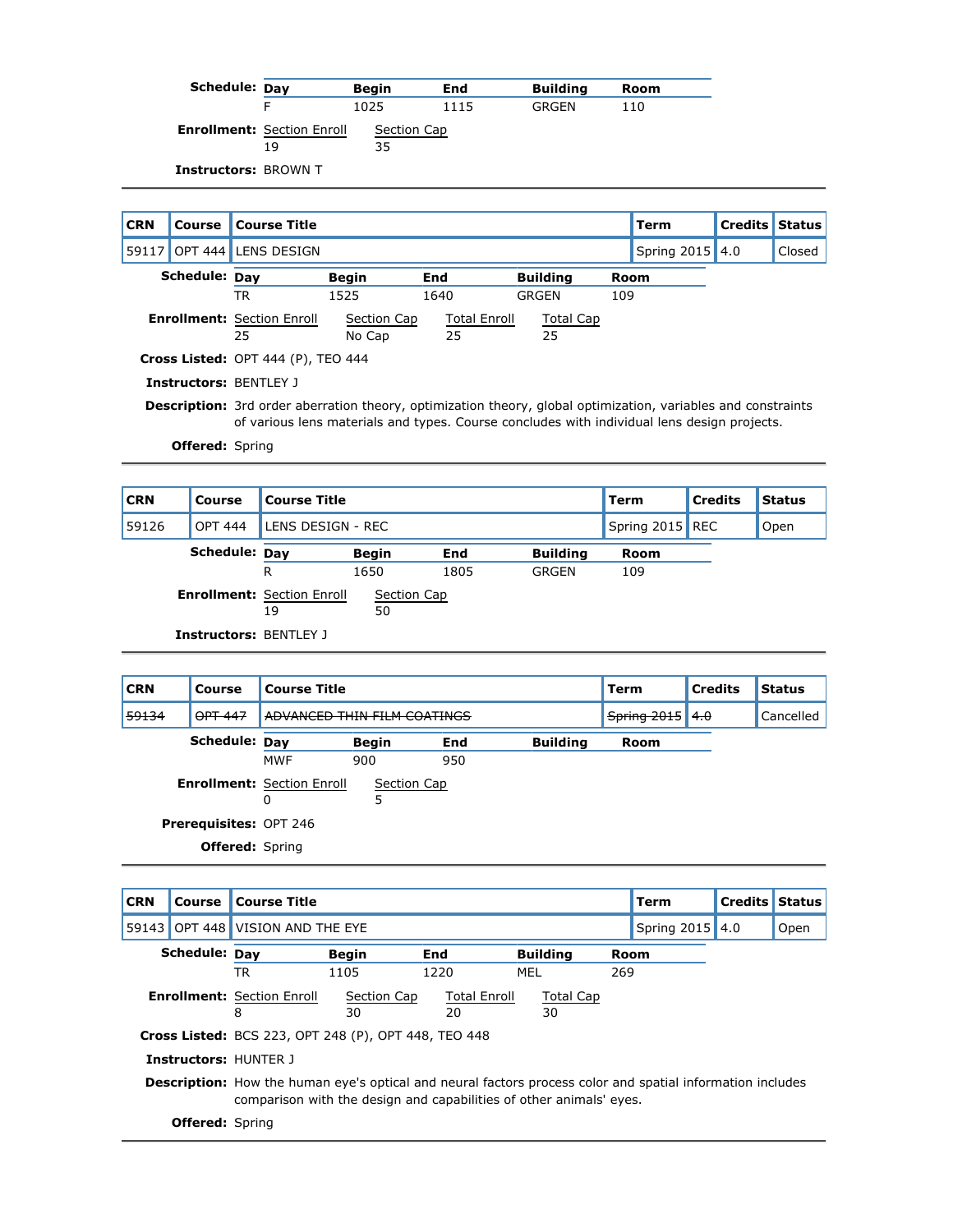| <b>CRN</b>           | Course | <b>Course Title</b>               |                        |                     |                  |      | Term | <b>Credits Status</b> |  |
|----------------------|--------|-----------------------------------|------------------------|---------------------|------------------|------|------|-----------------------|--|
|                      |        | 75218 OPT 450 POLARIZATION        |                        | Spring 2015 4.0     |                  | Open |      |                       |  |
| <b>Schedule: Dav</b> |        | <b>Begin</b>                      | <b>Building</b><br>End |                     | Room             |      |      |                       |  |
|                      | W      |                                   | 1815                   | 2115                | GRGEN            | 110  |      |                       |  |
|                      |        | <b>Enrollment: Section Enroll</b> | Section Cap            | <b>Total Enroll</b> | <b>Total Cap</b> |      |      |                       |  |
|                      |        | 10                                | No Cap                 |                     | 20               |      |      |                       |  |

**Cross Listed:** OPT 450 (P), TEO 450

**Instructors:** BROWN T

**Description:** The physics and engineering of polarized light, including polarization ray tracing and polarization in high numerical aperture focusing.

| <b>CRN</b> | Course         | <b>Course Title</b>                     |                          |      |                 | Term            | <b>Credits</b> | <b>Status</b> |
|------------|----------------|-----------------------------------------|--------------------------|------|-----------------|-----------------|----------------|---------------|
| 59151      | <b>OPT 456</b> |                                         | <b>OPTICS LABORATORY</b> |      |                 | Spring 2015 4.0 |                | Open          |
|            | Schedule: Day  |                                         | <b>Begin</b>             | End  | <b>Building</b> | Room            |                |               |
|            |                | <b>MW</b>                               | 1300                     | 1600 | WILMT           | 504             |                |               |
|            |                | <b>Enrollment: Section Enroll</b><br>15 | Section Cap<br>No Cap    |      |                 |                 |                |               |
|            |                | <b>Instructors: MARCIANTE J</b>         |                          |      |                 |                 |                |               |

| <b>CRN</b> | Course                 | <b>Course Title</b>                       |                                                                                                                                                                   |                           |                 |     | Term            | <b>Credits Status</b> |      |  |
|------------|------------------------|-------------------------------------------|-------------------------------------------------------------------------------------------------------------------------------------------------------------------|---------------------------|-----------------|-----|-----------------|-----------------------|------|--|
| 59165      | <b>OPT 462</b>         | Electromagnetic Waves                     |                                                                                                                                                                   |                           |                 |     | Spring 2015 4.0 |                       | Open |  |
|            | Schedule: Day          |                                           | <b>Begin</b>                                                                                                                                                      | End                       | <b>Building</b> |     | <b>Room</b>     |                       |      |  |
|            |                        | TR                                        | 940                                                                                                                                                               | 1055                      | WILMT           | 116 |                 |                       |      |  |
|            |                        | <b>Enrollment: Section Enroll</b><br>15   | Section Cap<br>No Cap                                                                                                                                             | <b>Total Enroll</b><br>15 | Total Cap<br>30 |     |                 |                       |      |  |
|            |                        | <b>Cross Listed: OPT 462 (P), TEO 462</b> |                                                                                                                                                                   |                           |                 |     |                 |                       |      |  |
|            |                        | <b>Instructors: AGRAWAL G</b>             |                                                                                                                                                                   |                           |                 |     |                 |                       |      |  |
|            |                        |                                           | <b>Description:</b> Electromagnetic theory as a foundation for classical descriptions of many optical phenomena.<br>Pertaining topics reviewed and expanded upon. |                           |                 |     |                 |                       |      |  |
|            | <b>Offered:</b> Spring |                                           |                                                                                                                                                                   |                           |                 |     |                 |                       |      |  |

| <b>CRN</b> | Course                      | <b>Course Title</b>                                         |                                                                                                                                                                                                   |                           |                        |      | <b>Term</b>     | <b>Credits</b> | <b>Status</b> |  |  |
|------------|-----------------------------|-------------------------------------------------------------|---------------------------------------------------------------------------------------------------------------------------------------------------------------------------------------------------|---------------------------|------------------------|------|-----------------|----------------|---------------|--|--|
| 59178      |                             | OPT 465 PRINCIPLES OF LASERS                                |                                                                                                                                                                                                   |                           |                        |      | Spring 2015 4.0 |                | Open          |  |  |
|            | Schedule: Day               |                                                             | <b>Begin</b>                                                                                                                                                                                      | End                       | <b>Building</b>        | Room |                 |                |               |  |  |
|            |                             | М                                                           | 1700                                                                                                                                                                                              | 2000                      | GRGEN                  | 109  |                 |                |               |  |  |
|            |                             | <b>Enrollment: Section Enroll</b><br>10                     | Section Cap<br>50                                                                                                                                                                                 | <b>Total Enroll</b><br>11 | <b>Total Cap</b><br>50 |      |                 |                |               |  |  |
|            |                             | <b>Cross Listed: MSC 465, OPT 465 (P), PHY 435, TEO 465</b> |                                                                                                                                                                                                   |                           |                        |      |                 |                |               |  |  |
|            | <b>Instructors: GUO C</b>   |                                                             |                                                                                                                                                                                                   |                           |                        |      |                 |                |               |  |  |
|            |                             |                                                             | <b>Description:</b> Topics include quantum mechanical treatments to two-level atomic systems, optical gain,<br>homogeneous and inhomogeneous broadening, laser resonators, cavity design, pumping |                           |                        |      |                 |                |               |  |  |
|            | $\sim$ $\sim$ $\sim$ $\sim$ | schemes, rate equations, Q-switching for various lasers.    |                                                                                                                                                                                                   |                           |                        |      |                 |                |               |  |  |

| <b>CRN</b> | Course               | <b>Course Title</b>                                                                       | Term                                            | l Credits | Status    |
|------------|----------------------|-------------------------------------------------------------------------------------------|-------------------------------------------------|-----------|-----------|
| 59180      | <b>ODT 168</b><br>᠇ᡂ | WAVECHINES & OPTOFLECTRONIC DEVICES<br><del>mweedised &amp; or rocker konig beviged</del> | String 2015<br>$\sigma$ , and $\sigma$ $\sigma$ | 4.0       | Cancelled |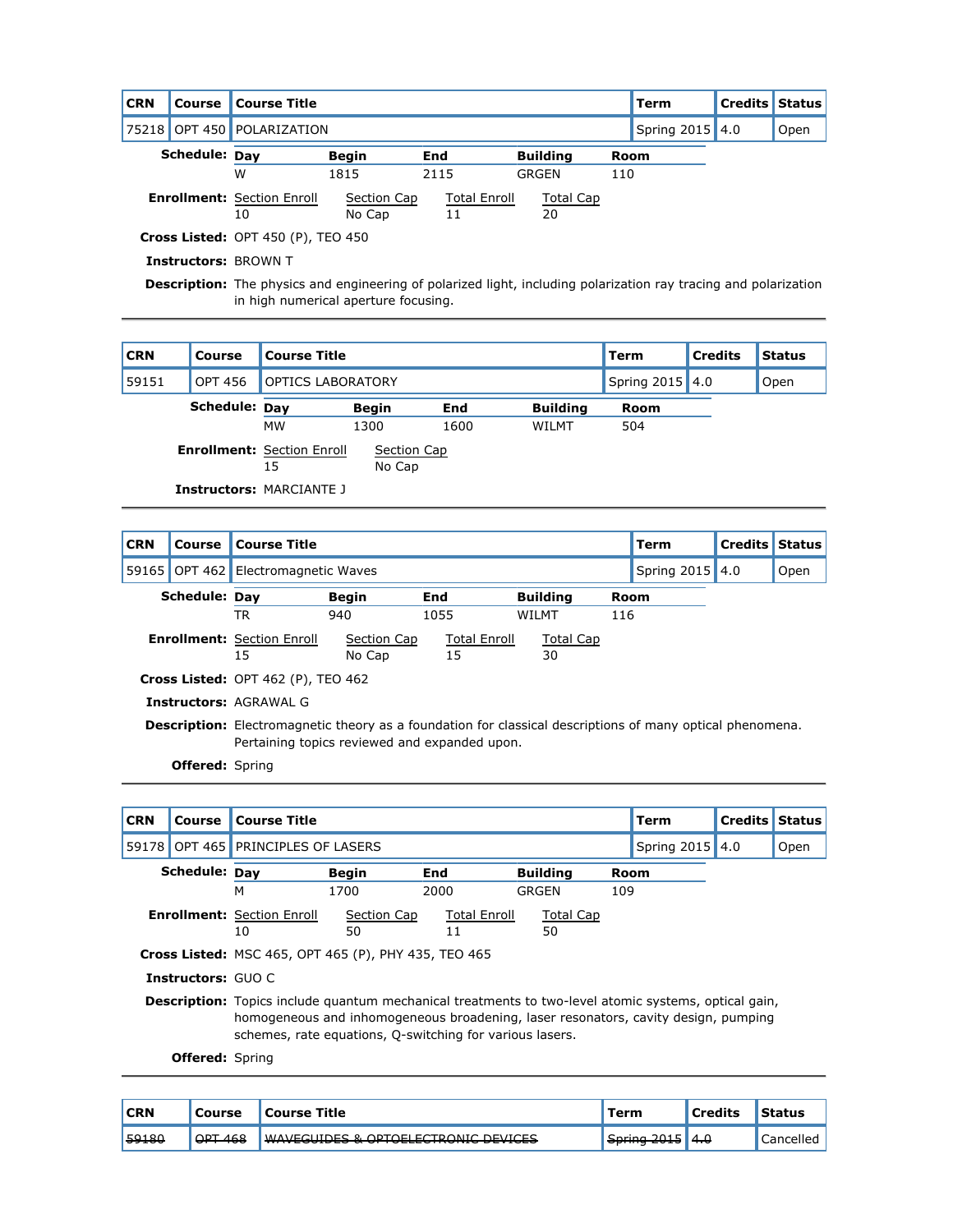| Schedule: Day        |                                   | <b>Begin</b> | End  | <b>Building</b> | Room |
|----------------------|-----------------------------------|--------------|------|-----------------|------|
|                      | TR                                | 940          | 1055 |                 |      |
|                      | <b>Enrollment: Section Enroll</b> | Section Cap  |      |                 |      |
|                      |                                   | No Cap       |      |                 |      |
| <b>Offered: Fall</b> |                                   |              |      |                 |      |

| <b>CRN</b> | Course                      | <b>Course Title</b>                     |                                                                                                                                                                     |      | Term         | <b>Credits</b> | <b>Status</b> |  |  |  |  |
|------------|-----------------------------|-----------------------------------------|---------------------------------------------------------------------------------------------------------------------------------------------------------------------|------|--------------|----------------|---------------|--|--|--|--|
| 59199      | <b>OPT 481</b>              | TECHNICAL ENTREPRENEURSHIP              |                                                                                                                                                                     |      | Spring 2015  | 4.0            | Open          |  |  |  |  |
|            | Schedule: Day               |                                         | <b>Begin</b><br>End<br><b>Building</b>                                                                                                                              |      |              |                |               |  |  |  |  |
|            |                             |                                         | 1815                                                                                                                                                                | 2055 | <b>SCHGL</b> | 407            |               |  |  |  |  |
|            |                             | <b>Enrollment: Section Enroll</b><br>22 |                                                                                                                                                                     |      |              |                |               |  |  |  |  |
|            | <b>Instructors: MOORE D</b> |                                         |                                                                                                                                                                     |      |              |                |               |  |  |  |  |
|            |                             |                                         | <b>Description:</b> Analysis of entrepreneurship from the perspective of start-up ventures and established<br>companies. A range of management issues is discussed. |      |              |                |               |  |  |  |  |
|            | <b>Offered:</b> Spring      |                                         |                                                                                                                                                                     |      |              |                |               |  |  |  |  |

| <b>CRN</b> | Course               | <b>Course Title</b>                                                                                                                                                                                                |                                 |                     |              |     | Term            | <b>Credits</b> | Status |
|------------|----------------------|--------------------------------------------------------------------------------------------------------------------------------------------------------------------------------------------------------------------|---------------------------------|---------------------|--------------|-----|-----------------|----------------|--------|
| 59206      |                      |                                                                                                                                                                                                                    | OPT 482 PRODUCT DEV & TECH MGMT |                     |              |     | Spring 2015 4.0 |                | Open   |
|            | <b>Schedule: Dav</b> | <b>Building</b>                                                                                                                                                                                                    |                                 | Room                |              |     |                 |                |        |
|            |                      | <b>MW</b>                                                                                                                                                                                                          | 1815                            | 1930                | <b>GAVET</b> | 310 |                 |                |        |
|            |                      | <b>Enrollment: Section Enroll</b>                                                                                                                                                                                  | Section Cap                     | <b>Total Enroll</b> | Total Cap    |     |                 |                |        |
|            |                      | 5                                                                                                                                                                                                                  | No Cap                          | 33                  | 35           |     |                 |                |        |
|            |                      | <b>Cross Listed:</b> OPT 482, TEM 441 $(P)$                                                                                                                                                                        |                                 |                     |              |     |                 |                |        |
|            |                      | <b>Instructors: EASTMAN J</b>                                                                                                                                                                                      |                                 |                     |              |     |                 |                |        |
|            |                      | <b>Description:</b> In this class we will explore system engineering via the ISO9000 product development process<br>and will illustrate how to use this process to develop both products and research systems that |                                 |                     |              |     |                 |                |        |

and will illustrate how to use this process to develop both products and research systems that meet necessary specifications. The first eight weeks emphasize system integration including the development of the product development plans, partitioning of a system into subsystems, quantitative analysis of system performance and the role of prototypes. The second half of the semester emphasizes the planning needed to take systems to manufacture. During the course the students will prepare a product development plan on a project that was selected during TEM 440 Screening Technical Opportunities. The course is intended to be interactive. A portion of the classes will be dedicated to "brain-storming" solutions to technical problems and formal design reviews where the students will review the project plans of other students.

| <b>CRN</b> | Course         | <b>Course Title</b>               |              |            | Term            | <b>Credits</b> | <b>Status</b> |  |
|------------|----------------|-----------------------------------|--------------|------------|-----------------|----------------|---------------|--|
| 59219      | <b>OPT 491</b> | MASTER'S READING IN OPTICS        |              |            | Spring 2015 0.0 |                | Open          |  |
|            | Schedule: Day  |                                   | <b>Begin</b> | <b>End</b> | Room            |                |               |  |
|            |                | <b>TBA</b>                        |              |            |                 |                |               |  |
|            |                | <b>Enrollment: Section Enroll</b> | Section Cap  |            |                 |                |               |  |
|            |                | 0                                 | 30           |            |                 |                |               |  |
|            |                |                                   |              |            |                 |                |               |  |

| <b>CRN</b> | <b>Course</b>        | <b>Course Title</b>               |              |     |                 | Term            | <b>Credits</b> | <b>Status</b> |
|------------|----------------------|-----------------------------------|--------------|-----|-----------------|-----------------|----------------|---------------|
| 59222      | <b>OPT 494</b>       | <b>RESEARCH IN OPTICS</b>         |              |     |                 | Spring 2015 0.0 |                | Open          |
|            | <b>Schedule: Dav</b> |                                   | <b>Begin</b> | End | <b>Building</b> | Room            |                |               |
|            |                      | <b>TBA</b>                        |              |     |                 |                 |                |               |
|            |                      | <b>Enrollment: Section Enroll</b> | Section Cap  |     |                 |                 |                |               |
|            |                      |                                   | 30           |     |                 |                 |                |               |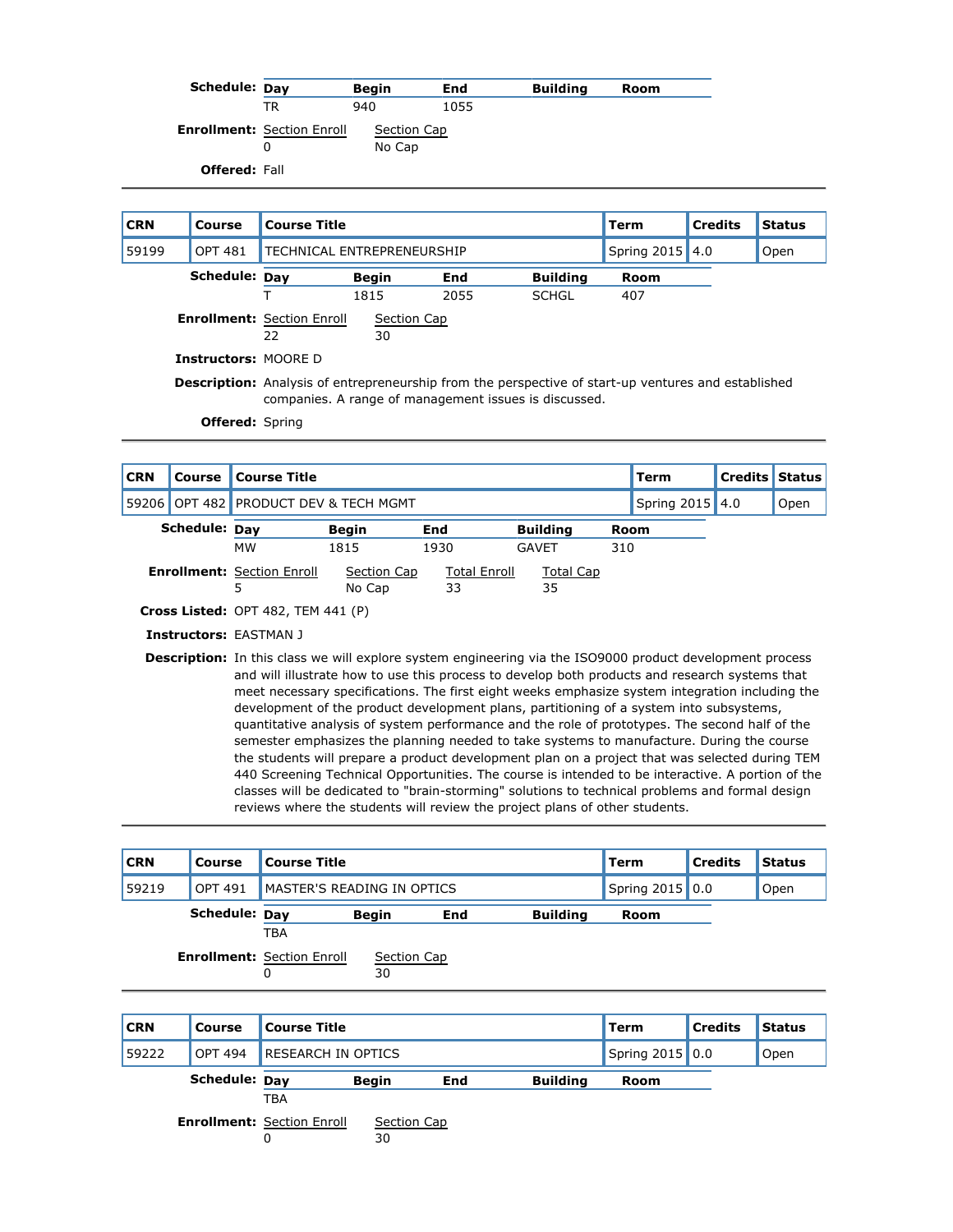| <b>CRN</b> | Course                       | <b>Course Title</b>                |                   |            |                 | <b>Term</b>     | <b>Credits</b> | <b>Status</b> |
|------------|------------------------------|------------------------------------|-------------------|------------|-----------------|-----------------|----------------|---------------|
|            |                              |                                    |                   |            |                 |                 |                |               |
| 59241      | <b>OPT 495</b>               | <b>MASTER'S RESEARCH IN OPTICS</b> |                   |            |                 | Spring 2015 0.0 |                | Open          |
|            | <b>Schedule: Day</b>         |                                    | <b>Begin</b>      | End        | <b>Building</b> | Room            |                |               |
|            |                              | <b>TBA</b>                         |                   |            |                 |                 |                |               |
|            |                              | <b>Enrollment: Section Enroll</b>  | Section Cap<br>30 |            |                 |                 |                |               |
|            |                              |                                    |                   |            |                 |                 |                |               |
|            |                              |                                    |                   |            |                 |                 |                |               |
| <b>CRN</b> | Course                       | <b>Course Title</b>                |                   |            |                 | <b>Term</b>     | <b>Credits</b> | <b>Status</b> |
| 75435      | <b>OPT 561</b>               | ADVANCED IMAGING                   |                   |            |                 | Spring 2015 4.0 |                | Open          |
|            | <b>Schedule: Day</b>         |                                    | <b>Begin</b>      | <b>End</b> | <b>Building</b> | Room            |                |               |
|            |                              | <b>MW</b>                          | 1025              | 1140       | <b>GRGEN</b>    | 110             |                |               |
|            |                              | <b>Enrollment: Section Enroll</b>  | Section Cap       |            |                 |                 |                |               |
|            |                              | 14                                 | 30                |            |                 |                 |                |               |
|            | <b>Instructors: FIENUP J</b> |                                    |                   |            |                 |                 |                |               |

**Description:** Advanced topics in imaging, concentrating on computed imaging, Fourier-transform-based imaging, and unconventional imaging, with emphasis on imaging through aberrating media (particularly atmospheric turbulence), in mathematical depth.

| <b>CRN</b> | <b>Course</b>  | <b>Course Title</b>                    |                   |     | Term            | <b>Credits</b> | <b>Status</b> |  |
|------------|----------------|----------------------------------------|-------------------|-----|-----------------|----------------|---------------|--|
| 59288      | <b>OPT 591</b> | <b>PHD READING COURSE</b>              |                   |     | Spring 2015 0.0 |                | Open          |  |
|            | Schedule: Day  |                                        | <b>Begin</b>      | End | <b>Building</b> | Room           |               |  |
|            |                | <b>TBA</b>                             |                   |     |                 |                |               |  |
|            |                | <b>Enrollment: Section Enroll</b><br>0 | Section Cap<br>30 |     |                 |                |               |  |
|            |                |                                        |                   |     |                 |                |               |  |

| <b>CRN</b> | Course         | <b>Course Title</b>                    |                   |     |                 | Term            | <b>Credits</b> | <b>Status</b> |
|------------|----------------|----------------------------------------|-------------------|-----|-----------------|-----------------|----------------|---------------|
| 59345      | <b>OPT 594</b> | <b>INTERNSHIP</b>                      |                   |     |                 | Spring 2015 0.0 |                | Open          |
|            | Schedule: Day  |                                        | <b>Begin</b>      | End | <b>Building</b> | Room            |                |               |
|            |                | <b>TBA</b>                             |                   |     |                 |                 |                |               |
|            |                | <b>Enrollment: Section Enroll</b><br>0 | Section Cap<br>30 |     |                 |                 |                |               |

| <b>CRN</b> | Course        | <b>Course Title</b>                             |                   |     |                 |      |      | <b>Status</b> |
|------------|---------------|-------------------------------------------------|-------------------|-----|-----------------|------|------|---------------|
| 59359      | OPT 595       | <b>PHD RESEARCH IN OPTICS</b>                   |                   |     | Spring 2015 0.0 |      | Open |               |
|            | Schedule: Day |                                                 | <b>Begin</b>      | End | <b>Building</b> | Room |      |               |
|            |               | <b>TBA</b><br><b>Enrollment: Section Enroll</b> | Section Cap<br>30 |     |                 |      |      |               |

| <b>CRN</b> | Course               | Course Title |                                   |     |      | ∥Term           | <b>Credits</b> | <b>Status</b> |
|------------|----------------------|--------------|-----------------------------------|-----|------|-----------------|----------------|---------------|
| 59532      |                      |              | OPT 595A PHD RESEARCH IN ABSENTIA |     |      | Spring 2015 0.0 |                | Open          |
|            | <b>Schedule: Dav</b> |              | <b>Beain</b>                      | End | Room |                 |                |               |
|            |                      | <b>TBA</b>   |                                   |     |      |                 |                |               |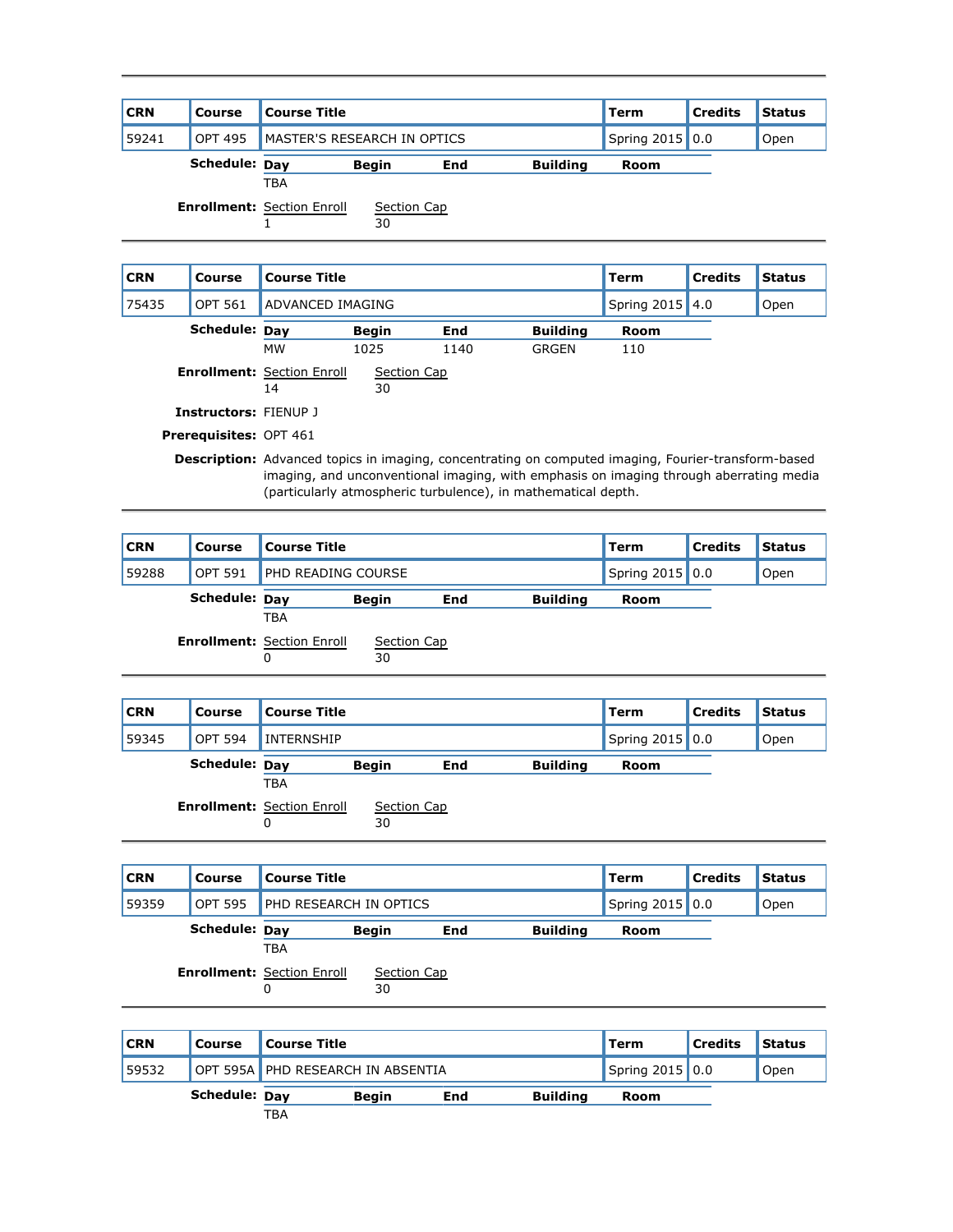**Enrollment:** Section Enroll 0 Section Cap 30

 $\overline{0}$ 

**Restrictions:** [G] Special application required [J] Permission of School Dean required

| <b>CRN</b> | Course        | Course Title                          |              |     |                 | ∥Term | <b>Credits</b> | <b>Status</b> |
|------------|---------------|---------------------------------------|--------------|-----|-----------------|-------|----------------|---------------|
| 59549      |               | OPT 595B PHD RSRCH IN ABSENTIA ABROAD |              |     | Spring 2015 0.0 |       | Open           |               |
|            | Schedule: Dav | TBA                                   | <b>Beain</b> | End | <b>Building</b> | Room  |                |               |
|            |               | <b>Enrollment: Section Enroll</b>     | Section Cap  |     |                 |       |                |               |

30

**Restrictions:** [G] Special application required [J] Permission of School Dean required

| <b>CRN</b> | <b>Course</b>      | <b>Course Title</b>                    |                       |     |                 | Term        | <b>Credits</b>      | <b>Status</b> |
|------------|--------------------|----------------------------------------|-----------------------|-----|-----------------|-------------|---------------------|---------------|
| 59576      | <del>OPT 890</del> | SUMMER IN RESIDENCE                    |                       |     |                 | Spring 2015 | $\theta$ . $\theta$ | Cancelled     |
|            | Schedule: Day      | TBA                                    | <b>Begin</b>          | End | <b>Building</b> | Room        |                     |               |
|            |                    | <b>Enrollment: Section Enroll</b><br>0 | Section Cap<br>No Cap |     |                 |             |                     |               |

| <b>CRN</b> | Course         | <b>Course Title</b>                             |                             |     |                 | <b>Term</b> | <b>Credits</b>  | <b>Status</b> |
|------------|----------------|-------------------------------------------------|-----------------------------|-----|-----------------|-------------|-----------------|---------------|
| 59587      | <b>OPT 895</b> |                                                 | CONT OF MASTER'S ENROLLMENT |     |                 |             | Spring 2015 0.0 | Open          |
|            | Schedule: Day  |                                                 | <b>Begin</b>                | End | <b>Building</b> | Room        |                 |               |
|            |                | <b>TBA</b><br><b>Enrollment: Section Enroll</b> | Section Cap                 |     |                 |             |                 |               |
|            |                | 0                                               | 30                          |     |                 |             |                 |               |

| <b>CRN</b> | <b>Course</b>        | <b>Course Title</b>                    |                       |     |                 | <b>Term</b>     | <b>Credits</b> | <b>Status</b> |
|------------|----------------------|----------------------------------------|-----------------------|-----|-----------------|-----------------|----------------|---------------|
| 59593      | <b>OPT 897</b>       | <b>MASTER'S DISSERTATION</b>           |                       |     |                 | Spring 2015 0.0 |                | Open          |
|            | <b>Schedule: Day</b> |                                        | <b>Begin</b>          | End | <b>Building</b> | Room            |                |               |
|            |                      | <b>TBA</b>                             |                       |     |                 |                 |                |               |
|            |                      | <b>Enrollment: Section Enroll</b><br>0 | Section Cap<br>No Cap |     |                 |                 |                |               |

| <b>CRN</b> | 'Course | <b>Course Title</b>           | ''Term          | <b>Credits</b> | <b>Status</b> |
|------------|---------|-------------------------------|-----------------|----------------|---------------|
| 84400      |         | OPT 897B MASTER'S IN ABSENTIA | Spring 2015 0.0 |                | Open          |

| <b>Schedule: Dav</b> | <b>Begin</b> | End | <b>Building</b> | <b>Room</b> |
|----------------------|--------------|-----|-----------------|-------------|
|                      |              |     |                 |             |

TBA **Enrollment:** Section Enroll Section Cap

0

No Cap

**Restrictions:** [G] Special application required [J] Permission of School Dean required

| <b>CRN</b> | <b>Course</b>        | <b>Course Title</b> |                                        |  |  | Term | <b>Credits</b>  | <b>Status</b> |
|------------|----------------------|---------------------|----------------------------------------|--|--|------|-----------------|---------------|
| 59623      | <b>OPT 899</b>       |                     | <b>MASTER'S DISSERTATION</b>           |  |  |      | Spring 2015 0.0 | Open          |
|            | <b>Schedule: Dav</b> |                     | <b>Building</b><br><b>Begin</b><br>End |  |  | Room |                 |               |
|            |                      | TBA                 |                                        |  |  |      |                 |               |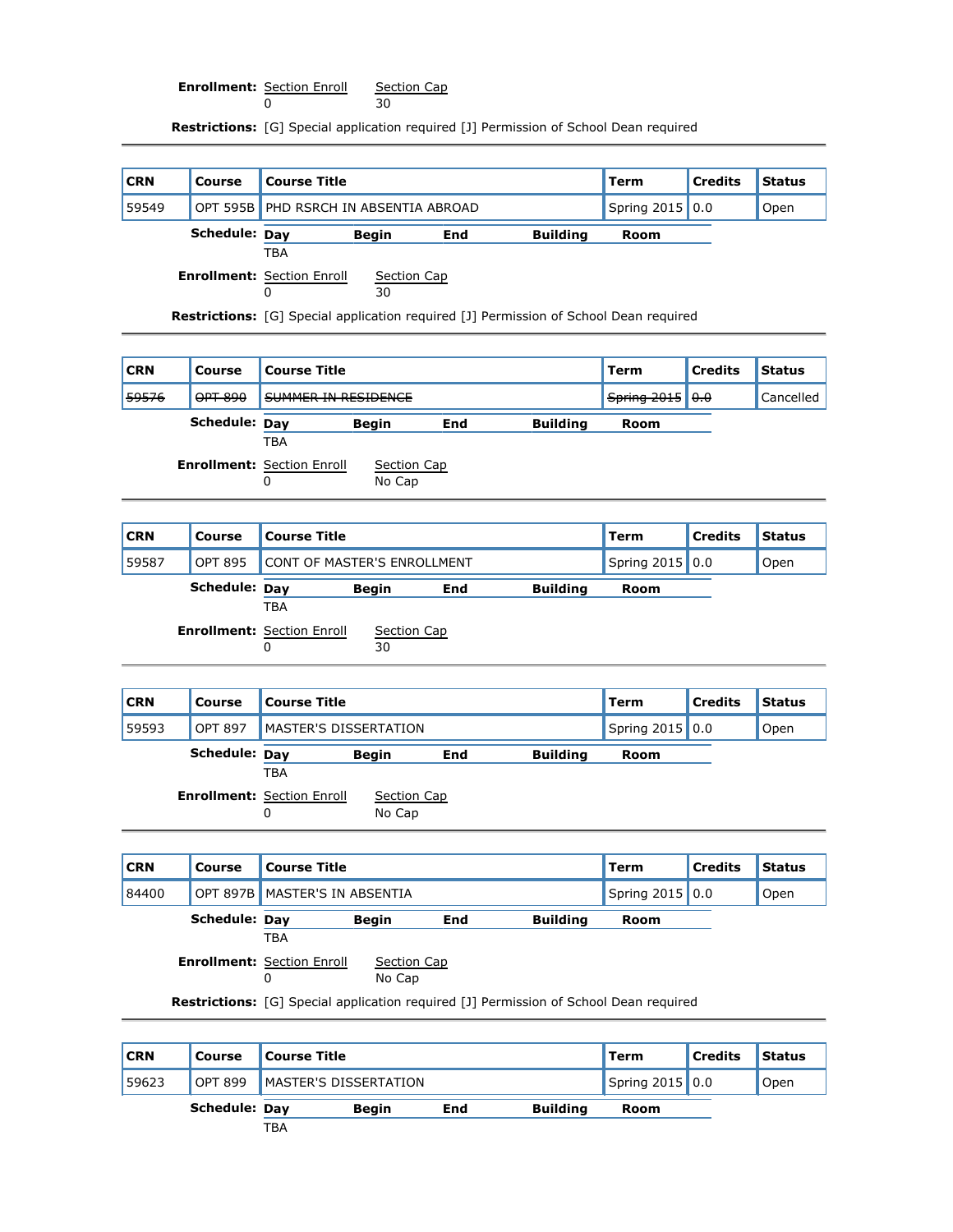**Enrollment:** Section Enroll 0 Section Cap No Cap

| <b>CRN</b> | <b>Course</b>  | <b>Course Title</b>               |              |     |                 | <b>Term</b>     | <b>Credits</b> | <b>Status</b> |
|------------|----------------|-----------------------------------|--------------|-----|-----------------|-----------------|----------------|---------------|
| 59637      | <b>OPT 985</b> | LEAVE OF ABSENCE                  |              |     |                 | Spring 2015 0.0 |                | Open          |
|            | Schedule: Day  |                                   | <b>Begin</b> | End | <b>Building</b> | Room            |                |               |
|            |                | <b>TBA</b>                        |              |     |                 |                 |                |               |
|            |                | <b>Enrollment: Section Enroll</b> | Section Cap  |     |                 |                 |                |               |
|            |                | 0                                 | No Cap       |     |                 |                 |                |               |

**Restrictions:** [G] Special application required [J] Permission of School Dean required

| <b>CRN</b> | Course        | <b>Course Title</b>                 |                       |     | l Term                                                                                       | <b>Credits</b>  | <b>Status</b> |      |
|------------|---------------|-------------------------------------|-----------------------|-----|----------------------------------------------------------------------------------------------|-----------------|---------------|------|
| 59646      |               | OPT 986V FULL TIME VISITING STUDENT |                       |     |                                                                                              | Spring 2015 0.0 |               | Open |
|            | Schedule: Day |                                     | <b>Begin</b>          | End | <b>Building</b>                                                                              | <b>Room</b>     |               |      |
|            |               | TBA                                 |                       |     |                                                                                              |                 |               |      |
|            |               | <b>Enrollment: Section Enroll</b>   | Section Cap<br>No Cap |     |                                                                                              |                 |               |      |
|            |               |                                     |                       |     | <b>Restrictions:</b> [G] Special application required [J] Permission of School Dean required |                 |               |      |

| <b>CRN</b> | Course        | <b>Course Title</b>                    |                       |     | Term                                                                                         | <b>Credits</b>  | <b>Status</b> |      |
|------------|---------------|----------------------------------------|-----------------------|-----|----------------------------------------------------------------------------------------------|-----------------|---------------|------|
| 59658      |               | OPT 987V PART TIME VISITING STUDENT    |                       |     |                                                                                              | Spring 2015 0.0 |               | Open |
|            | Schedule: Dav |                                        | <b>Begin</b>          | End | <b>Building</b>                                                                              | <b>Room</b>     |               |      |
|            |               | <b>TBA</b>                             |                       |     |                                                                                              |                 |               |      |
|            |               | <b>Enrollment: Section Enroll</b><br>0 | Section Cap<br>No Cap |     |                                                                                              |                 |               |      |
|            |               |                                        |                       |     | <b>Restrictions:</b> [G] Special application required [J] Permission of School Dean required |                 |               |      |

| <b>CRN</b> | Course         | <b>Course Title</b>                                                                      |                 | Term        | <b>Credits</b> | <b>Status</b> |
|------------|----------------|------------------------------------------------------------------------------------------|-----------------|-------------|----------------|---------------|
| 59660      | <b>OPT 995</b> | CONT OF DOCTORAL ENROLLMENT                                                              | Spring 2015 0.0 |             | Open           |               |
|            | Schedule: Day  | <b>Begin</b><br>End<br>TBA<br><b>Enrollment: Section Enroll</b><br>Section Cap<br>No Cap | <b>Building</b> | <b>Room</b> |                |               |
| <b>CRN</b> | Course         | <b>Course Title</b>                                                                      |                 | <b>Term</b> | <b>Credits</b> | <b>Status</b> |

| 59671 | <b>OPT 997</b>       | DOCTORAL DISSERATION                     |                       |     |                 | Spring 2015 0.0 | Open |
|-------|----------------------|------------------------------------------|-----------------------|-----|-----------------|-----------------|------|
|       | <b>Schedule: Dav</b> |                                          | <b>Begin</b>          | End | <b>Building</b> | Room            |      |
|       |                      | TBA<br><b>Enrollment: Section Enroll</b> | Section Cap<br>No Cap |     |                 |                 |      |

| <b>CRN</b> | <b>Course</b>        | Course Title |                                      |     | ll Term         | <b>Credits</b> | <b>Status</b> |  |
|------------|----------------------|--------------|--------------------------------------|-----|-----------------|----------------|---------------|--|
| 59727      |                      |              | OPT 997A DOCT DISSERTATN IN ABSENTIA |     | Spring 2015 0.0 |                | Open          |  |
|            | <b>Schedule: Dav</b> |              | <b>Beain</b>                         | End | <b>Building</b> | Room           |               |  |
|            |                      | TBA          |                                      |     |                 |                |               |  |